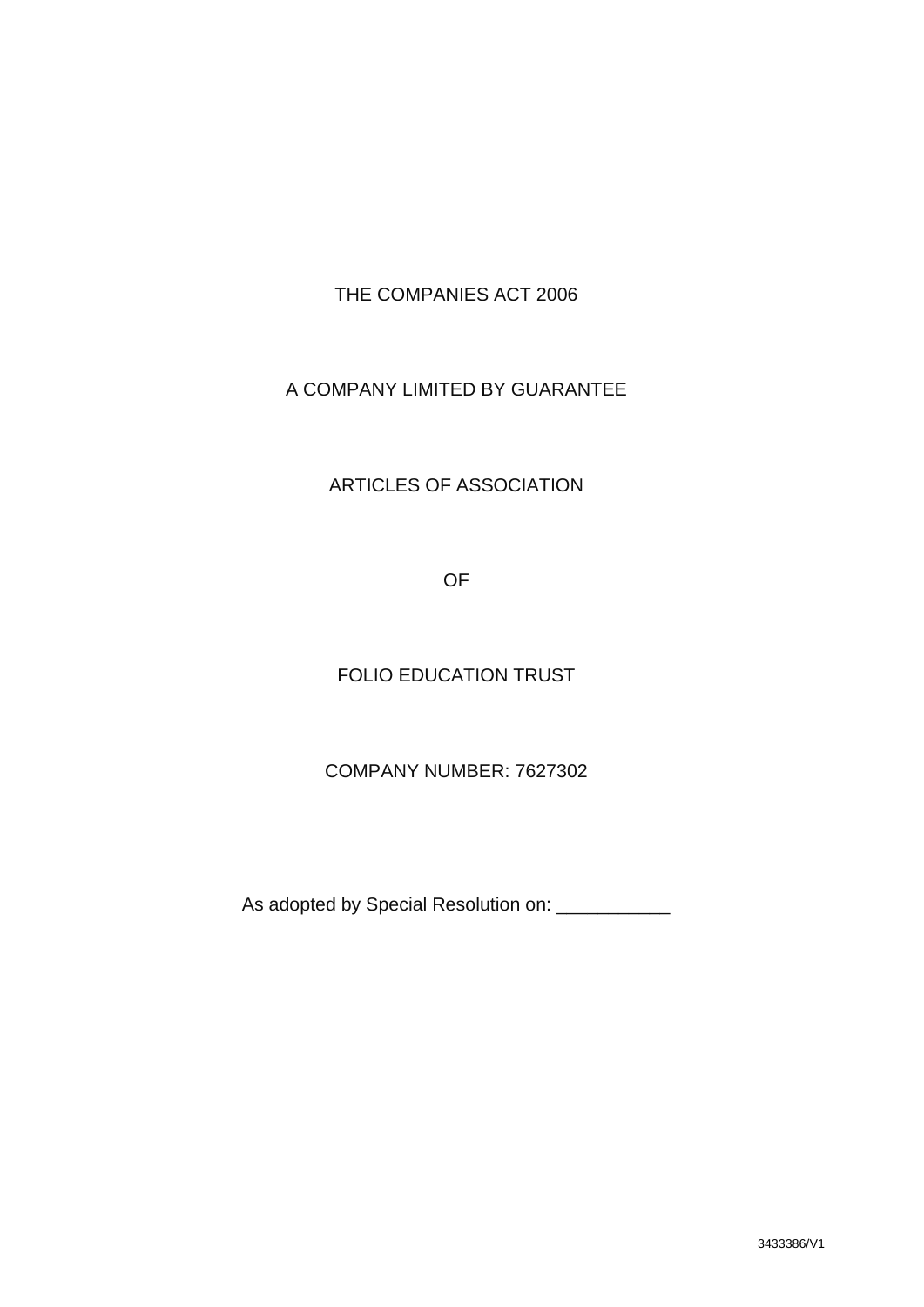# THE COMPANIES ACT 2006

# COMPANY LIMITED BY GUARANTEE

# ARTICLES OF ASSOCIATION

#### OF

# FOLIO EDUCATION TRUST

#### **INTERPRETATION**

- **1.** In these Articles:
	- a. Not used;
	- b. "the Academies" means the schools and educational institutions operated by the Academy Trust pursuant to Article 4(a) (and "Academy" shall mean any one of those schools or educational institutions);
	- c. "Academy Financial Year" means the academic year from 1<sup>st</sup> of September to  $31<sup>st</sup>$  of August of the following year;
	- d. "the Academy Trust" means the company intended to be regulated by these Articles and referred to in Article 2;
	- e. "Academy Trustee" has the meaning given in Article 50AA;
	- f. "the Articles" means these Articles of Association of the Academy Trust;
	- g. "chairman" means the chairman of the Trustees, save that for the purposes of Articles 23-44 it shall refer instead to the individual appointed as a chairman of a General Meeting pursuant to Article 25;
	- h. "Chief Inspector" means Her Majesty's Chief Inspector of Education, Children's Services and Skills or his successor;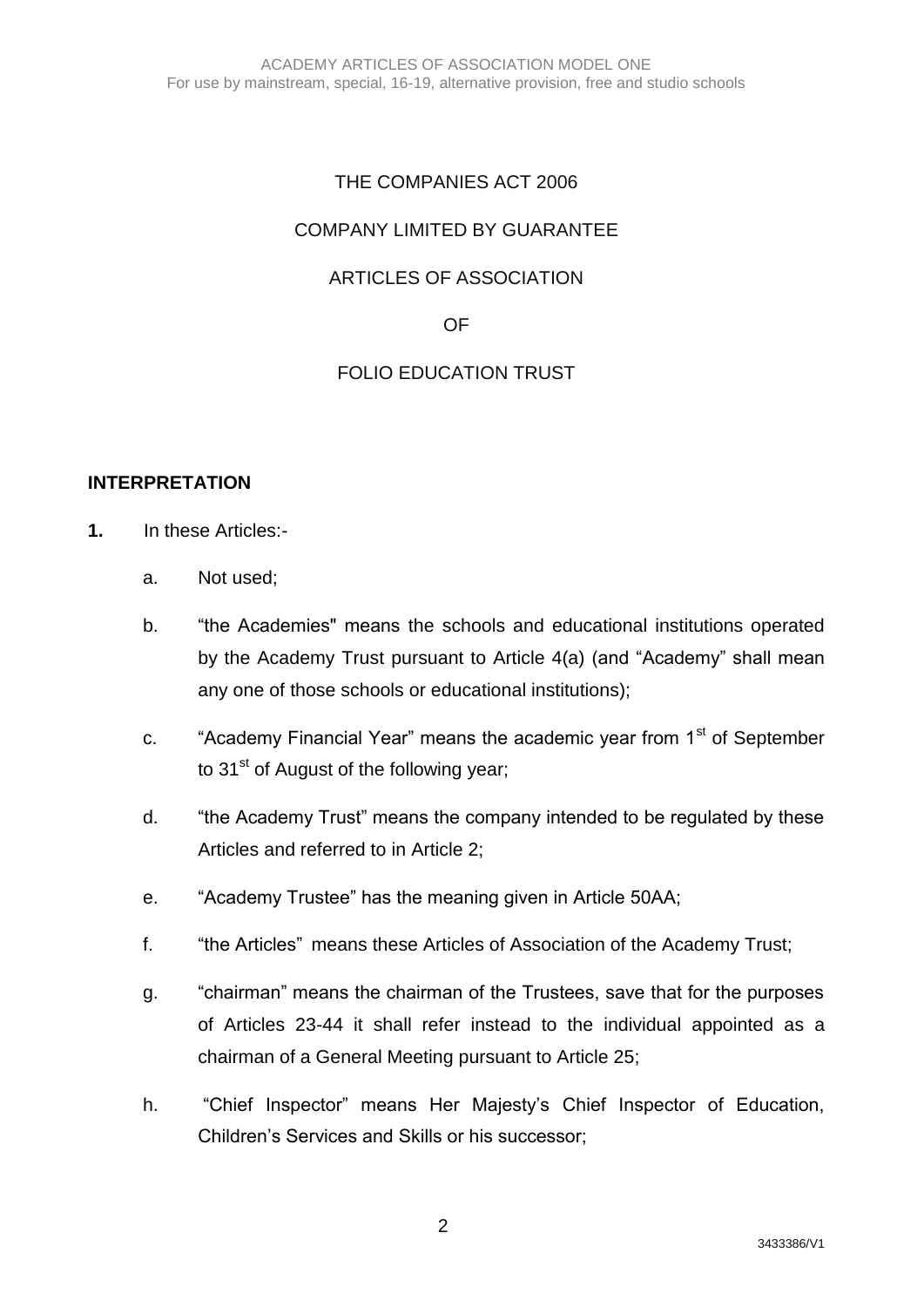- i. "clear days" in relation to the period of a notice means the period excluding the day when the notice is given or deemed to be given and the day on which it is given or on which it is to take effect:
- j. "Executive Headteacher" means such person (if any) as may be appointed by the Trustees as the Executive Headteacher of the Academy Trust;
- k. "financial expert" means an individual, company or firm who is authorised to give investment advice under the Financial Services and Markets Act 2000;
- l. Not used;
- m. Not used;
- n. "Headteachers" means the head teachers of the Academies and "Headteacher" means any one of these head teachers;
- o. "Local Authority Associated Person" means any person associated (within the meaning given in section 69(5) of the Local Government and Housing Act 1989) with any local authority by which the Academy Trust is influenced;
- p. "Local Governing Bodies" means the committees appointed pursuant to Articles 100-101A and 104 (and "Local Governing Body" means any one of these committees);
- q. "Member" means a member of the Academy Trust and someone who as such is bound by the undertaking contained in Article 8;
- r. "the Memorandum" means the Memorandum of Association of the Academy Trust;
- s. "Office" means the registered office of the Academy Trust;
- t. "Parent Local Governor" means the parent member of a Local Governing Body elected or appointed in accordance with Articles 54-56;
- u. "Parent Trustees" means the Trustees elected or appointed pursuant to Articles 53 – 56 inclusive;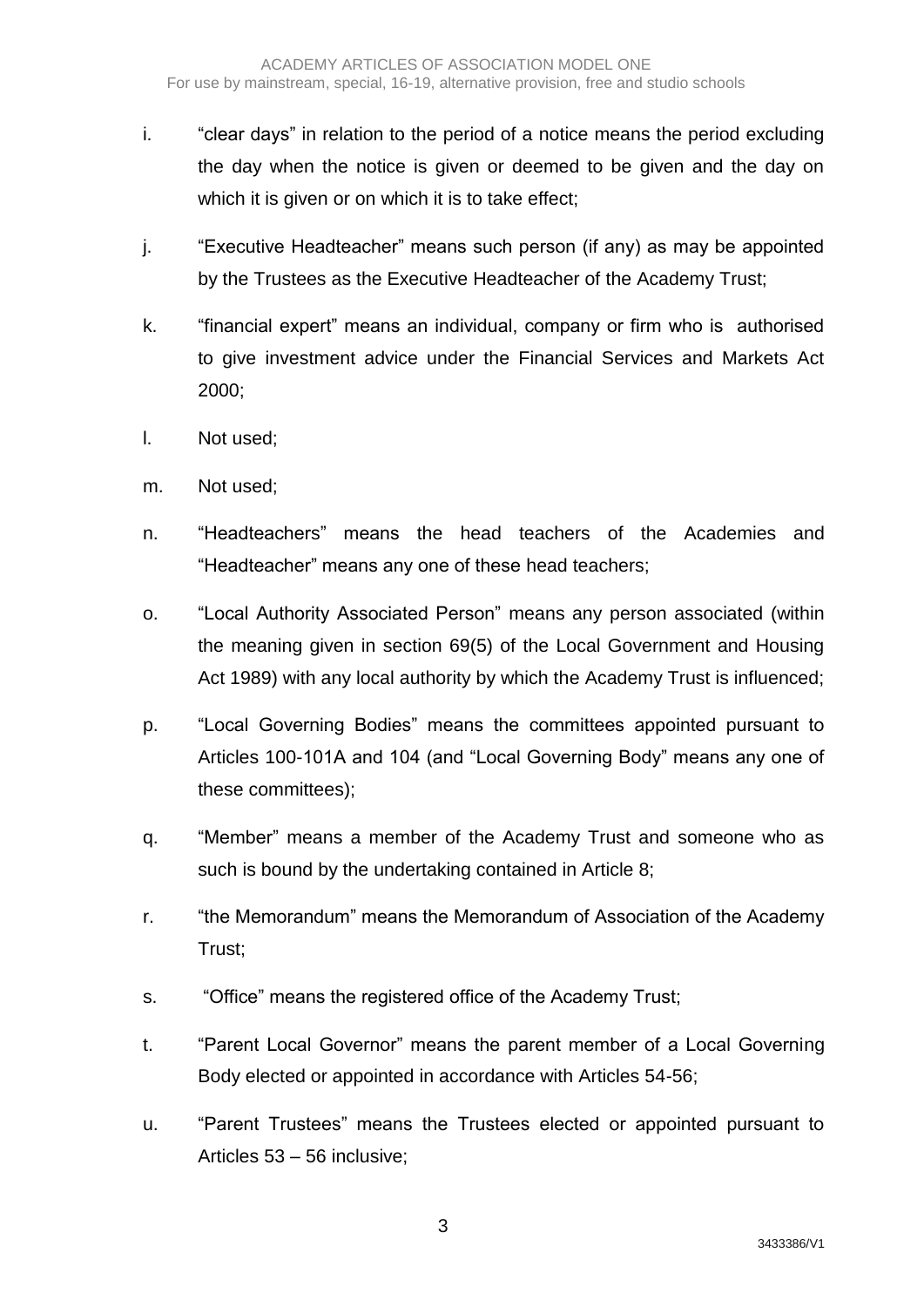- v. "Principal Regulator" means the body or person appointed as the Principal Regulator under the Charities Act 2011;
- w. "Relevant Funding Agreements" means the agreement or agreements entered into by the Academy Trust and the Secretary of State under section 1 of the Academies Act 2010 for the establishment of each Academy, including any variation or supplemental agreements thereof;
- x. "the seal" means the common seal of the Academy Trust if it has one;
- y. "Secretary" means the secretary to the Trustees or any other person appointed to perform the duties of the secretary to the Trustees, including a joint, assistant or deputy secretary;
- z. "Secretary of State" means the Secretary of State for Education or successor;
- aa. "Special Educational Needs" has the meaning set out in sections 20(1) and 21(2) of the Children and Families Act 2014;
- bb. "teacher" means a person employed under a contract of employment or a contract for services or otherwise engaged to provide his services as a teacher at one or more Academies;
- cc. "the Trustees" means the directors of the Academy Trust (and "Trustee" means any one of those directors), subject to the definition of this term at Article 6.9 (e) in relation to Articles 6.2-6.9;
- dd. "the United Kingdom" means Great Britain and Northern Ireland;
- ee. words importing the masculine gender only shall include the feminine gender. Words importing the singular number shall include the plural number, and vice versa;
- ff. subject as aforesaid, words or expressions contained in these Articles shall, unless the context requires otherwise, bear the same meaning as in the Companies Act 2006, as appropriate;
- gg. any reference to a statute or statutory provision shall include any statute or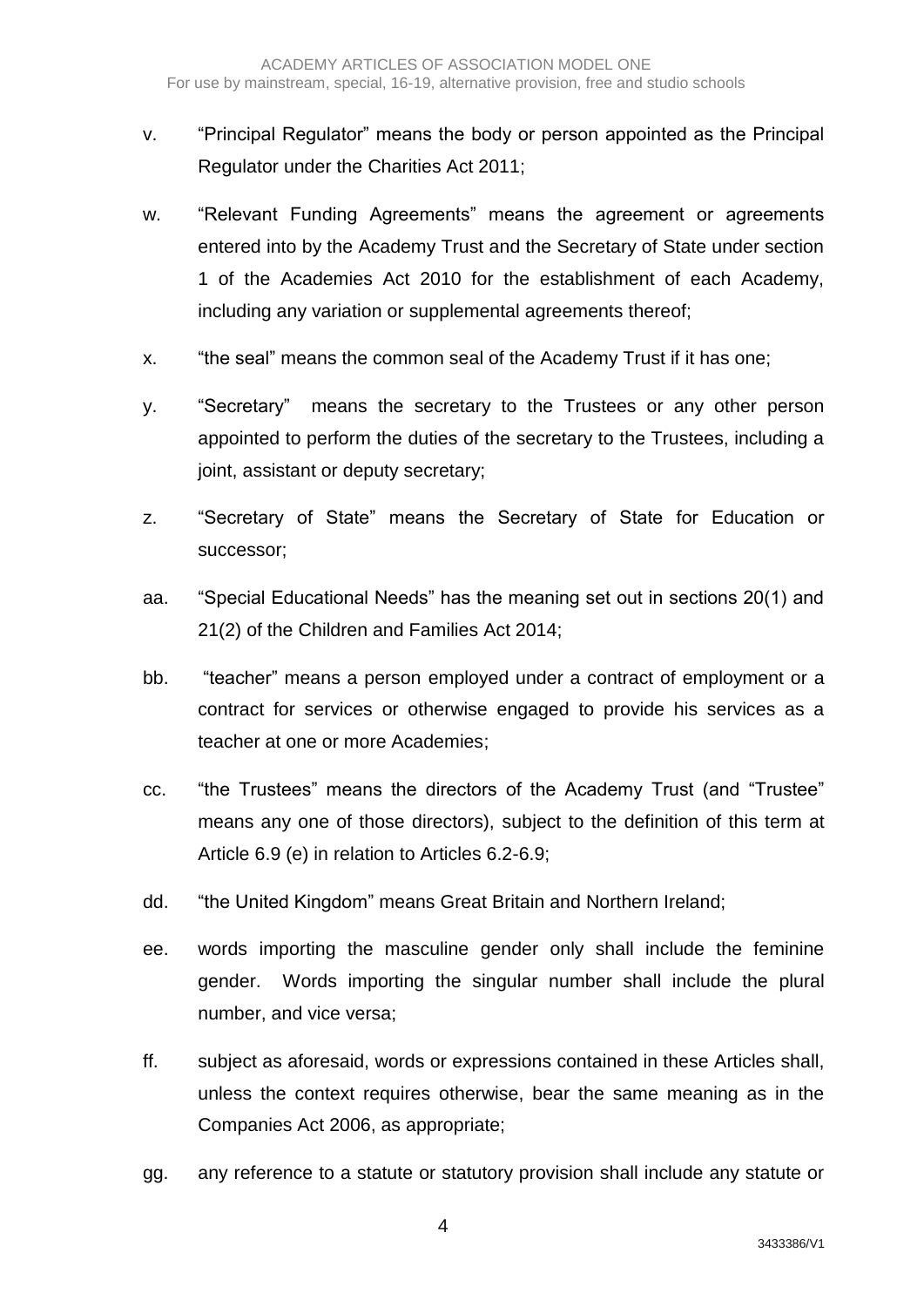statutory provision which replaces or supersedes such statute or statutory provision including any modification or amendment thereto.

- hh. a reference to "document" includes, unless otherwise specified, any document sent or supplied in electronic form;
- ii. a reference to a document being signed or to signature includes references to it being executed under hand or under seal or by any other method and, in the case of a communication in electronic form, such references are to its being authenticated as specified by the Companies Acts;
- jj. any reference to a "meeting" in these Articles includes, except where inconsistent with any legal obligation:
	- a. a physical meeting;
	- b. a video conference, an internet video facility or similar electronic method allowing simultaneous visual and audio participation; and
	- c. telephone conferencing;
- kk. a reference to a "parent" of a pupil, student or child in these Articles includes a person who is caring for a pupil, student or child.
- 2. The company's name is **Folio Education Trust** (and in this document it is called "**the Academy Trust**")
- 3. The Academy Trust's registered office is to be situated in England and Wales.

#### **OBJECTS**

- 4. The Academy Trust's object (the "**Object**") is specifically restricted to the following to advance for the public benefit education in the United Kingdom, in particular but without prejudice to the generality of the foregoing by establishing, maintaining, carrying on, managing and developing a school offering a broad and balanced curriculum ("the Academy").
- 5. In furtherance of the Object but not further or otherwise the Academy Trust may exercise the following powers:

5

a. to draw, make, accept, endorse, discount, execute and issue promissory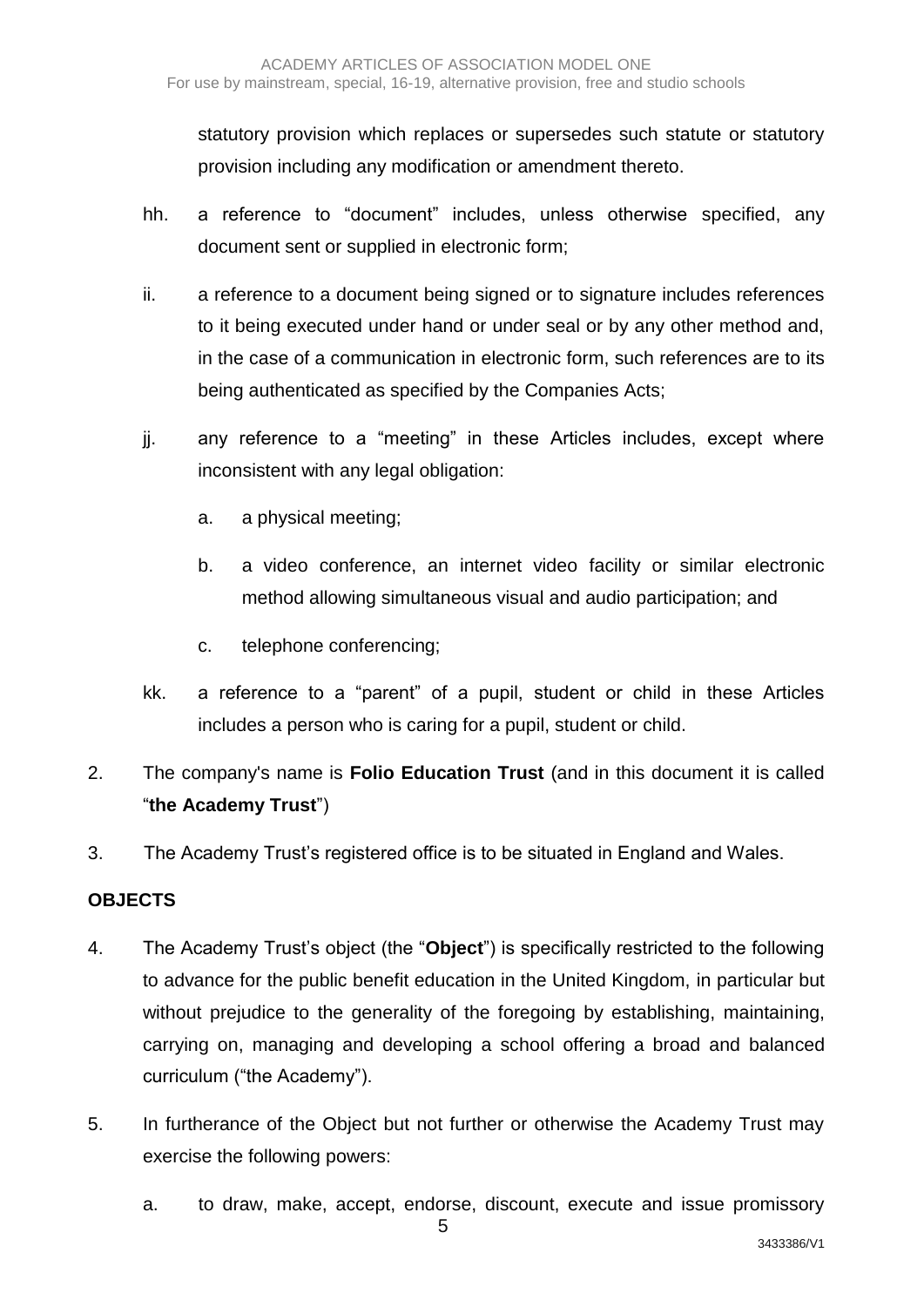notes, bills, cheques and other instruments, and to operate bank accounts in the name of the Academy Trust;

- b. to raise funds and to invite and receive contributions provided that in raising funds the Academy Trust shall not undertake any substantial permanent trading activities and shall conform to any relevant statutory regulations;
- c. to acquire, alter, improve and (subject to such consents as may be required by law) to charge or otherwise dispose of property;
- d. subject to Articles 6.6-6.8 below to employ such staff, as are necessary for the proper pursuit of the Object and to make all reasonable and necessary provision for the payments of pensions and superannuation to staff and their dependants;
- e. to establish or support, whether financially or otherwise, any charitable companies, trusts, associations or institutions formed for all or any of the Object;
- f. to co-operate with other charities, other independent and maintained schools, academies and institutions within the further education sector, voluntary bodies and statutory authorities operating in furtherance of the Object and to exchange information and advice with them;
- g. to pay out of funds of the Academy Trust the costs, charges and expenses of and incidental to the formation and registration of the Academy Trust;
- h. to establish, maintain, carry on, manage and develop the Academies at locations to be determined by the Trustees;
- i. to offer scholarships, exhibitions, prizes and awards to pupils and students former pupils and former students, and otherwise to encourage and assist the educational attainment of pupils and students and former pupils and former students;
- j. to provide educational facilities and services to students of all ages and the wider community for the public benefit;
- k. to carry out research into the development and application of new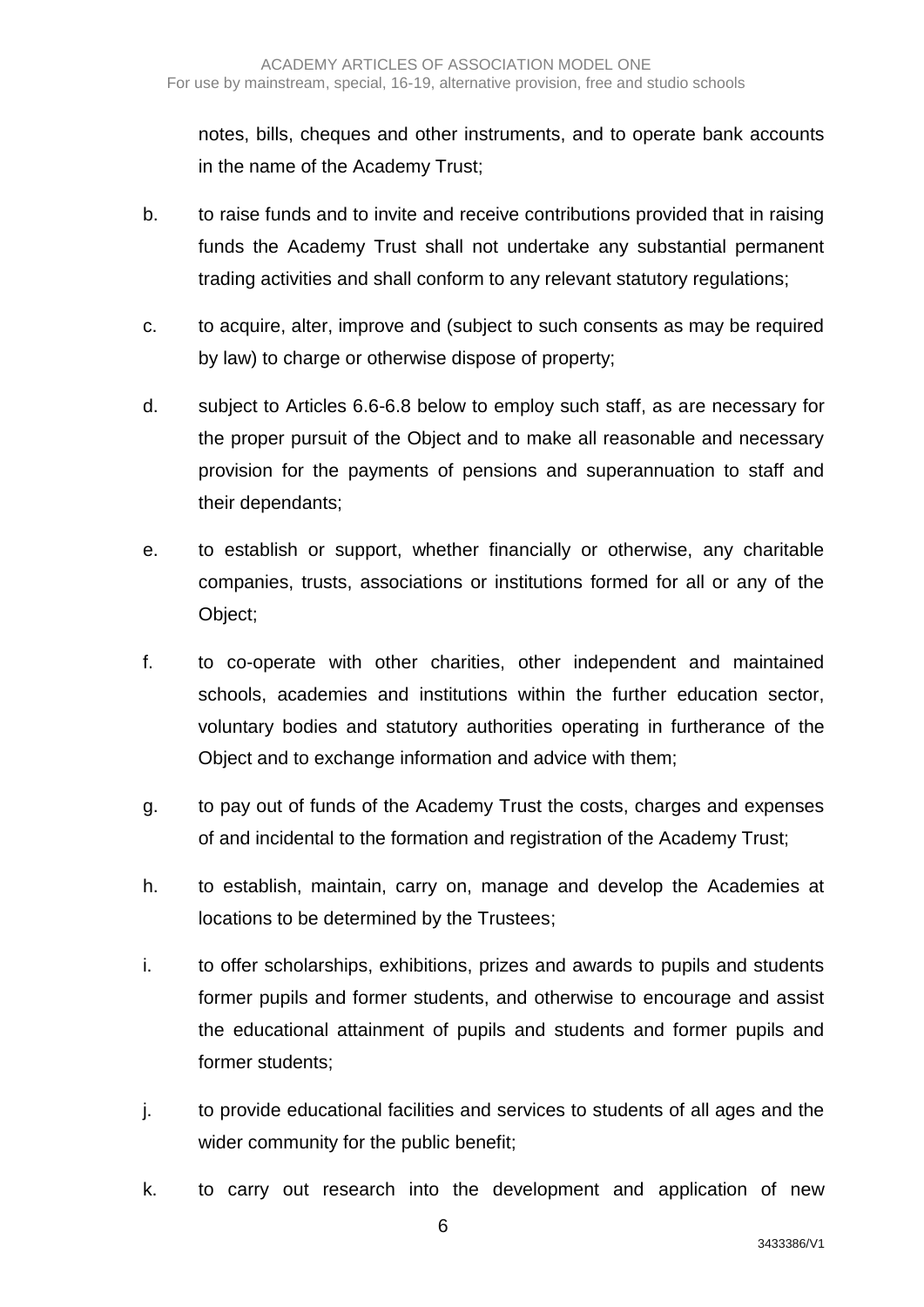techniques in education and to their approach to curriculum development and delivery and to publish the results of such research, and to develop means of benefiting from application of the experience of industry, commerce, other schools, educational institutions and the voluntary sector to the education of pupils and students in academies;

- l. subject to such consents as may be required by law and/or by any contract entered into by or on behalf of the Academy Trust, to borrow and raise money for the furtherance of the Object in such manner and on such security as the Academy Trust may think fit;
- m. to deposit or invest any funds of the Academy Trust not immediately required for the furtherance of its Object (but to invest only after obtaining such advice from a financial expert as the Trustees consider necessary and having regard to the suitability of investments and the need for diversification);
- n. to delegate the management of investments to a financial expert, but only on terms that:
	- i. the investment policy is set down in writing for the financial expert by the Trustees;
	- ii. every transaction is reported promptly to the Trustees;
	- iii. the performance of the investments is reviewed regularly with the Trustees;
	- iv. the Trustees are entitled to cancel the delegation arrangement at any time;
	- v. the investment policy and the delegation arrangement are reviewed at least once a year;
	- vi. all payments due to the financial expert are on a scale or at a level which is agreed in advance and are notified promptly to the Trustees on receipt; and
	- vii. the financial expert must not do anything outside the powers of the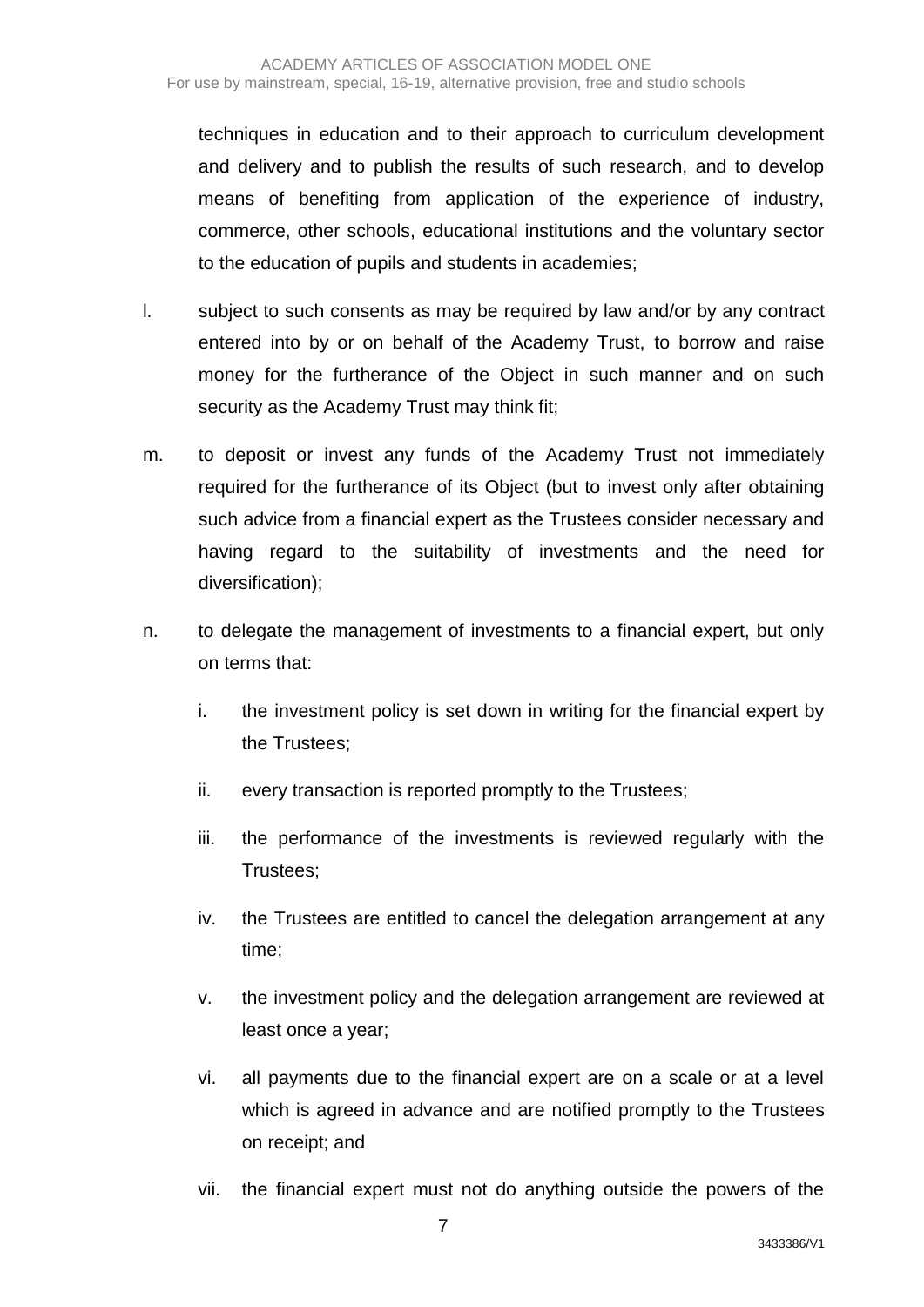## Trustees;

- o. to arrange for investments or other property of the Academy Trust to be held in the name of a nominee company acting under the control of the Trustees or of a financial expert acting under their instructions, and to pay any reasonable fee required;
- p. to provide indemnity arrangements to Trustees in accordance with, and subject to the conditions of section 232 to 235 of the Companies Act 2006, section 189 of the Charities Act 2011 or any other provision of law applicable to charitable companies and any such indemnity is limited accordingly;
- q. to establish subsidiary companies to carry on any trade or business for the purpose of raising funds for the Academy Trust; and
- r. to do all such other lawful things as are necessary for or are incidental to or conducive to the achievement of the Object.
- 6.1 The income and property of the Academy Trust shall be applied solely towards the promotion of the Object.
- 6.2 None of the income or property of the Academy Trust may be paid or transferred directly or indirectly by way of dividend bonus or otherwise by way of profit to any Member of the Academy Trust. Nonetheless a Member of the Academy Trust may:
	- a. benefit as a beneficiary of the Academy Trust;
	- b. be paid reasonable and proper remuneration for any goods or services supplied to the Academy Trust;
	- c. be paid rent for premises let by the Member of the Academy Trust if the amount of the rent and other terms of the letting are reasonable and proper; and
	- d. be paid interest on money lent to the Academy Trust at a reasonable and proper rate, such rate not to exceed 2 per cent per annum below the base lending rate of a UK clearing bank selected by the Trustees, or 0.5%, whichever is the higher.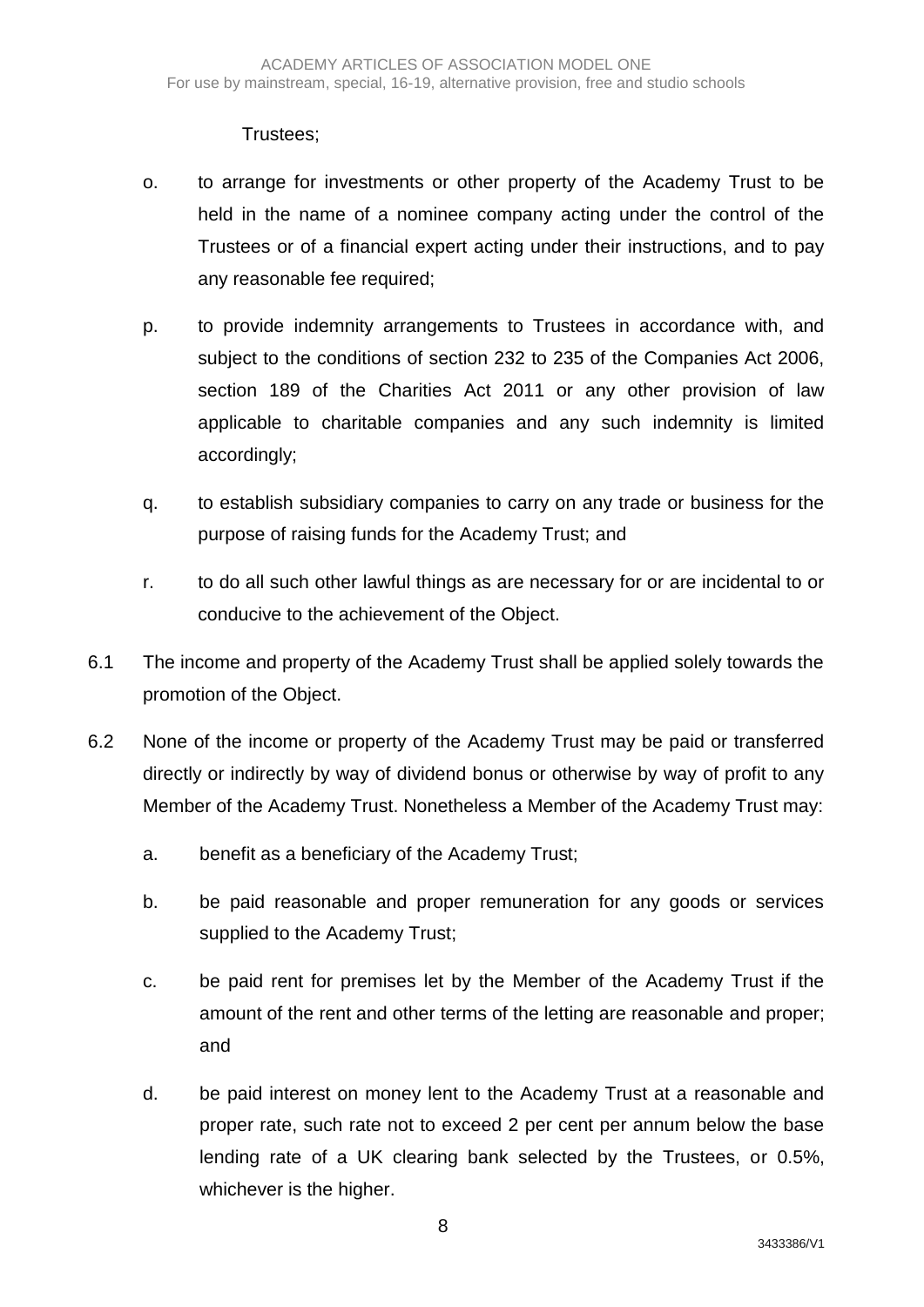- 6.2A. The Members may only rely upon the authority provided by Article 6.2 if each of the following conditions is satisfied:
	- a. the remuneration or other sums paid to the Member do not exceed an amount that is reasonable in all the circumstances;
	- b. if the Member is also a Trustee, that Member is absent from the part of any meeting of the Trustees at which there is discussion of:
		- i. his or her remuneration, or any matter concerning the contract, payment or benefit; or
		- ii. his or her performance of the contract; or
		- iii. any proposal to enter into any other contract or arrangement with him or her or to confer any benefit upon him or her that would be permitted under Article 6.2; or
		- iv. any other matter relating to a payment or the conferring of any benefit permitted by Article 6.2;
	- c. if the Member is also a Trustee, that Member does not vote on any such matter and is not to be counted when calculating whether a quorum of Trustees is present at the meeting;
	- d. the Trustees are satisfied that it is in the interests of the Academy Trust to contract with that Member rather than with someone who is not a Member. In reaching that decision the Trustees must balance the advantage of contracting with a Member against the disadvantages of doing so; and
	- e. the reason for their decision is recorded by the Trustees in the minute book.
- 6.3 A Trustee may benefit from any indemnity arrangement purchased at the Academy Trust's expense to cover the liability of the Trustees which by virtue of any rule of law would otherwise attach to them in respect of any negligence, default or breach of trust or breach of duty of which they may be guilty in relation to the Academy Trust: provided that any such arrangement shall not extend to: (i) any claim arising from any act or omission which the Trustees (or any of them) knew to be a breach of trust or breach of duty or which was committed by the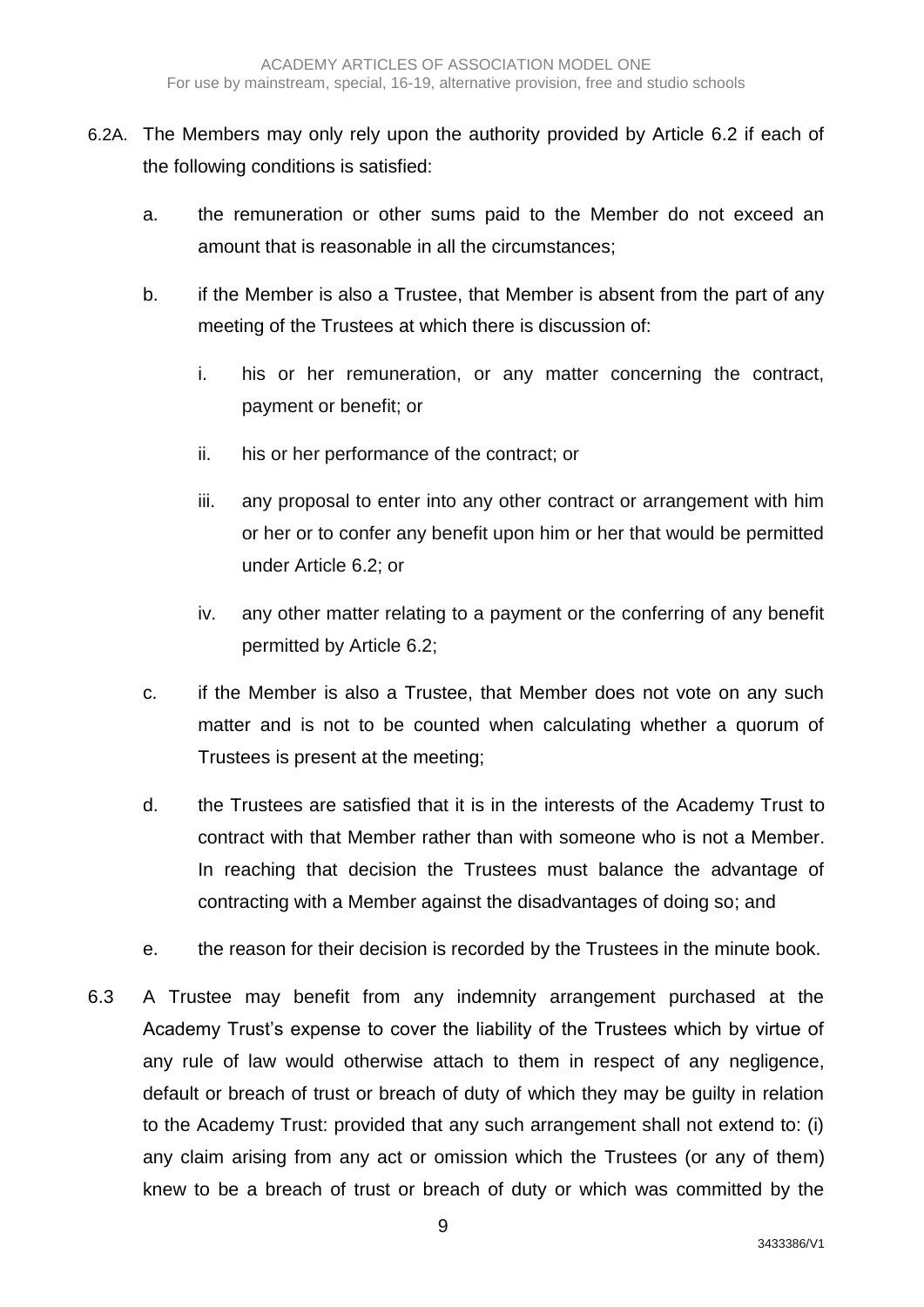Trustees (or any of them) in reckless disregard to whether it was a breach of trust or breach of duty or not; and (ii) the costs of any unsuccessful defence to a criminal prosecution brought against the Trustees (or any of them) in their capacity as directors of the Academy Trust. Further, this Article does not authorise a Trustee to benefit from any indemnity arrangement that would be rendered void by any provision of the Companies Act 2006, the Charities Act 2011 or any other provision of law.

- 6.4 A public company, which has shares listed on a recognised stock exchange and of which any one Trustee holds no more than 1% of the issued capital of that company, may receive fees, remuneration or other benefit in money or money's worth from the Academy Trust.
- 6.5 A Trustee may at the discretion of the Trustees be reimbursed from the property of the Academy Trust for reasonable expenses properly incurred by him or her when acting on behalf of the Academy Trust, but excluding expenses in connection with foreign travel.
- 6.6 No Trustee may:
	- a. buy any goods or services from the Academy Trust;
	- b. sell goods, services, or any interest in land to the Academy Trust;
	- c. be employed by, or receive any remuneration from the Academy Trust; or
	- d. receive any other financial benefit from the Academy Trust;
	- e. unless:
		- i. the payment is permitted by Article 6.7 and the Trustees follow the procedure and observe the conditions set out in Article 6.8; or
		- ii. the Trustees obtain the prior written approval of the Charity Commission and fully comply with any procedures it prescribes.
- 6.7 Subject to Article 6.8, a Trustee may:
	- a. receive a benefit from the Academy Trust in the capacity of a beneficiary of the Academy Trust;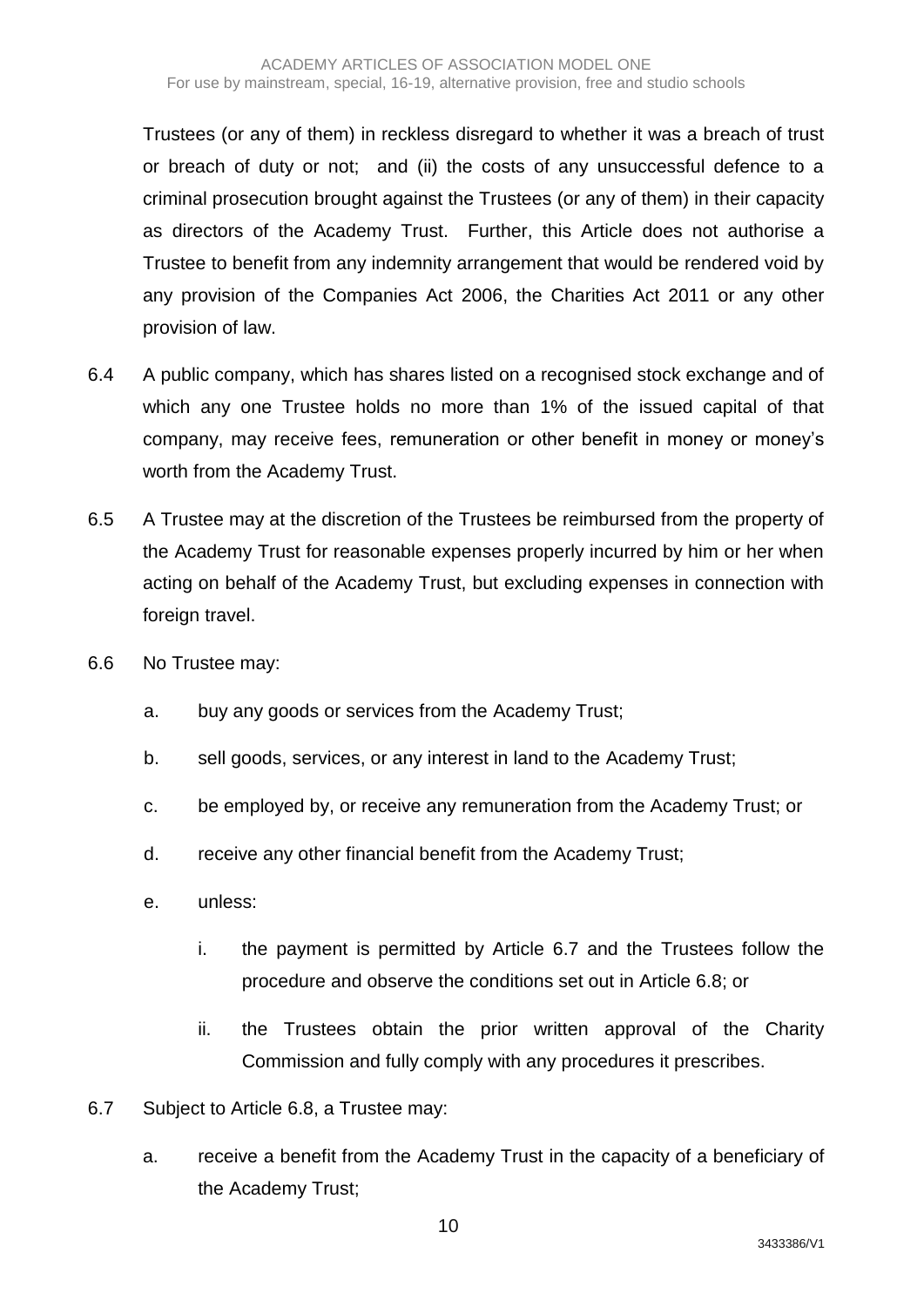- b. be employed by the Academy Trust or enter into a contract for the supply of goods or services to the Academy Trust, other than for acting as a Trustee;
- c. receive interest on money lent to the Academy Trust at a reasonable and proper rate not exceeding 2% per annum below the base rate of a clearing bank to be selected by the Trustees, or 0.5%, whichever is the higher; and
- d. receive rent for premises let by the Trustee to the Academy Trust if the amount of the rent and the other terms of the lease are reasonable and proper.
- 6.8 The Academy Trust and its Trustees may only rely upon the authority provided by Article 6.7 if each of the following conditions is satisfied:
	- a. the remuneration or other sums paid to the Trustee do not exceed an amount that is reasonable in all the circumstances;
	- b. the Trustee is absent from the part of any meeting at which there is discussion of:
		- i. his or her employment, remuneration, or any matter concerning the contract, payment or benefit; or
		- ii. his or her performance in the employment, or his or her performance of the contract; or
		- iii. any proposal to enter into any other contract or arrangement with him or her or to confer any benefit upon him or her that would be permitted under Article 6.7; or
		- iv. any other matter relating to a payment or the conferring of any benefit permitted by Article 6.7;
	- c. the Trustee does not vote on any such matter and is not to be counted when calculating whether a quorum of Trustees is present at the meeting:
	- d. the other Trustees are satisfied that it is in the interests of the Academy Trust to employ or to contract with that Trustee rather than with someone who is not a Trustee. In reaching that decision the Trustees must balance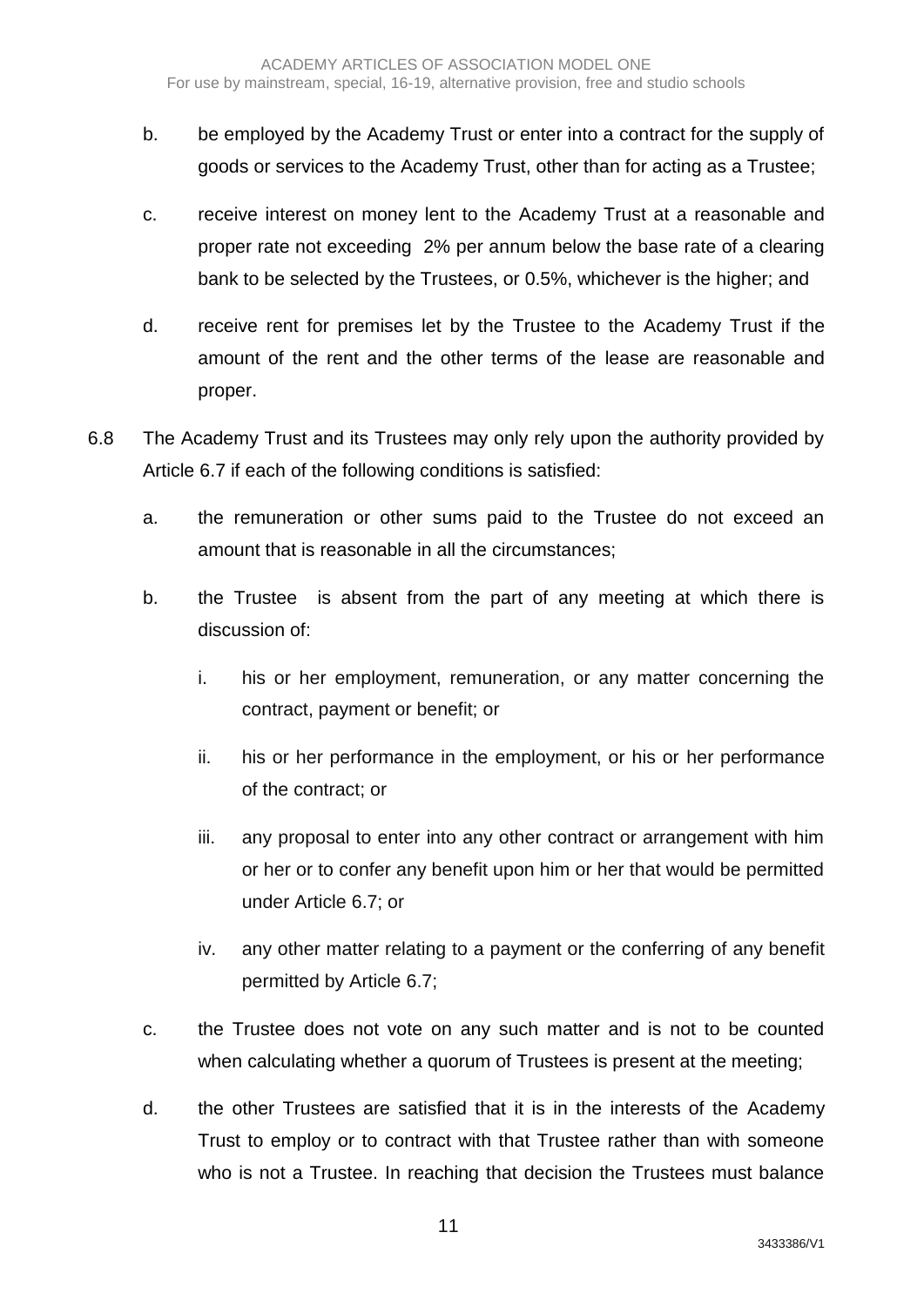the advantage of employing a Trustee against the disadvantages of doing so (especially the loss of the Trustee's services as a result of dealing with the Trustee's conflict of interest);

- e. the reason for their decision is recorded by the Trustees in the minute book; and
- f. a majority of the Trustees then in office have received no such payments or benefit.
- 6.8A The provision in clause 6.6(c) that no Trustee may be employed by or receive any remuneration from the Academy Trust does not apply to an existing employee of the Academy Trust who is subsequently elected or appointed as a Trustee save that this clause shall only allow such a Trustee to receive remuneration or benefit from the Academy Trust in his capacity as an employee of the Academy Trust and provided that the procedure as set out in Articles 6.8(b)(i), (ii) and 6.8(c) is followed.
- 6.9 In Articles 6.2-6.8A:
	- a. "company" shall include any company in which the Academy Trust:
		- (i) holds more than 50% of the shares; or
		- (ii) controls more than 50% of the voting rights attached to the shares; or
		- (iii) has the right to appoint one or more directors to the board of the company;
	- b. "Trustee" shall include any child, stepchild, parent, grandchild, grandparent, brother, sister or spouse of the Trustee or any person living with the Trustee as his or her partner;
	- c. the employment or remuneration of a Trustee includes the engagement or remuneration of any firm or company in which the Trustee is:
		- i. a partner;
		- ii. an employee;
		- iii. a consultant;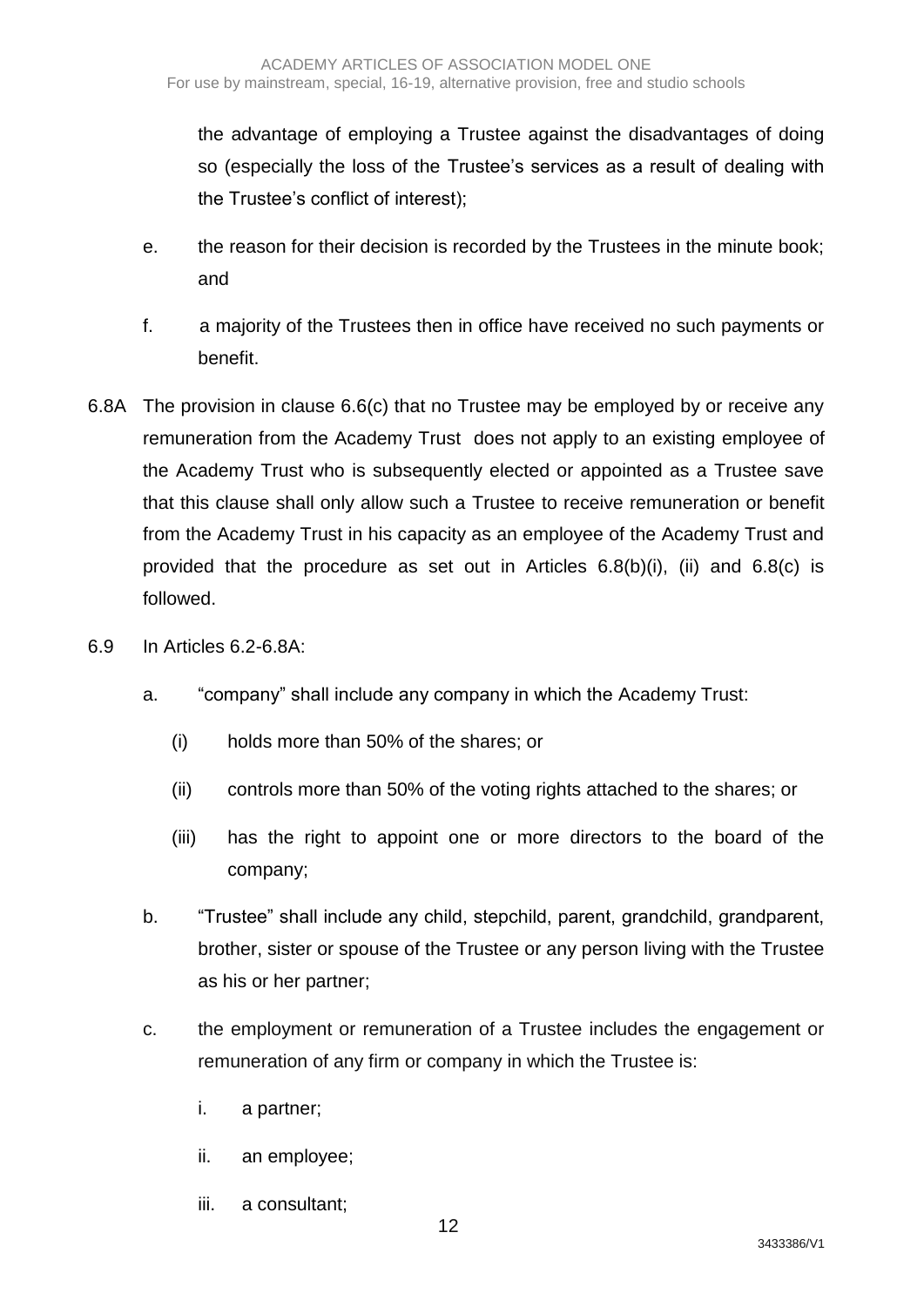## iv. a director;

- v. a member; or
- vi. a shareholder, unless the shares of the company are that of a public company and are listed on a recognised stock exchange and the Trustee holds less than 1% of the issued capital.
- 7. The liability of the Members of the Academy Trust is limited.
- 8. Every Member of the Academy Trust undertakes to contribute such amount as may be required (not exceeding £10) to the Academy Trust's assets if it should be wound up while he or she is a Member or within one year after he or she ceases to be a Member, for payment of the Academy Trust's debts and liabilities before he or she ceases to be a Member, and of the costs, charges and expenses of winding up, and for the adjustment of the rights of the contributors among themselves.
- 9. If the Academy Trust is wound up or dissolved and after all its debts and liabilities (including any under section 2 of the Academies Act 2010) have been satisfied there remains any property it shall not be paid to or distributed among the Members of the Academy Trust, but shall be given or transferred to some other charity or charities having objects similar to the Object which prohibits the distribution of its or their income and property to an extent at least as great as is imposed on the Academy Trust by Article 6 above, chosen by the Members of the Academy Trust at or before the time of dissolution and if that cannot be done then to some other charitable object.
- 10. Not used.
- 11. No alteration or addition shall be made to or in the provisions of the Articles which would have the effect (a) that the Academy Trust would cease to be a company to which section 60 of the Companies Act 2006 applies; or (b) that the Academy Trust would cease to be a charity.

#### **MEMBERS**

- 12. The Members of the Academy Trust shall comprise:
	- a. the signatories to the Memorandum, to the extent their membership has not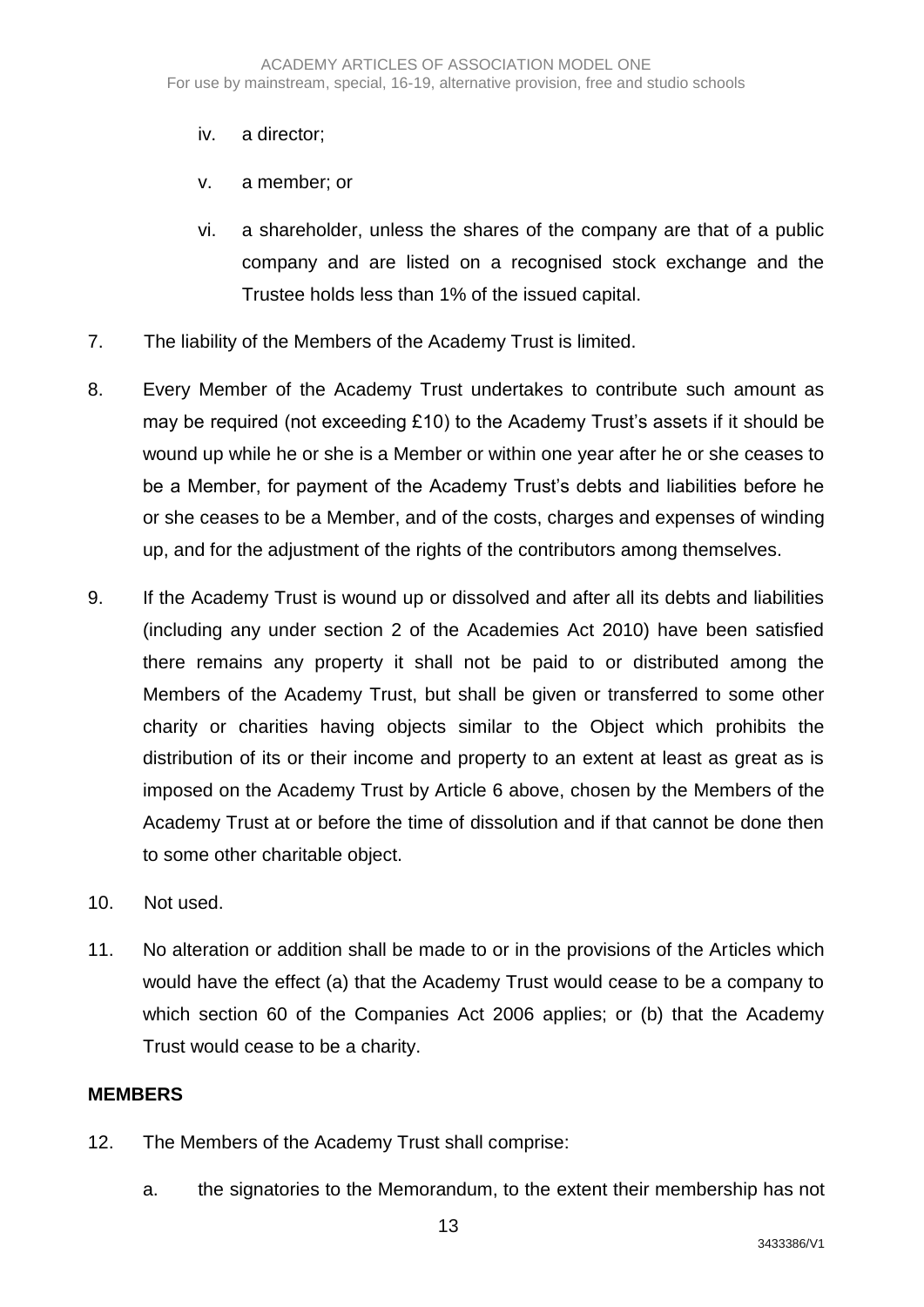terminated in accordance with these Articles;

- b. the chairman of the Trustees and 1 other person appointed by the Trustees from amongst their number; and
- c. any person appointed under Article 15A,

provided that at any time the minimum number of Members shall not be less than three.

- 12A. An employee of the Academy Trust cannot be a Member of the Academy Trust. If a Member becomes an employee of the Academy Trust, he shall automatically cease to be a Member unless there would be less than three Members following the termination of his membership.
- 13. Each person entitled to appoint Members in Article 12 shall have the right from time to time by written notice delivered to the Office to remove any Member appointed by them and to appoint a replacement Member to fill a vacancy whether resulting from such removal or otherwise.
- 14. Not used.
- 15. Membership will terminate automatically if:
	- a. a Member (which is a corporate entity) ceases to exist and is not replaced by a successor institution;
	- b. a Member (which is an individual) dies or becomes incapable by reason of illness or injury of managing and administering his or her own affairs;
	- c. a Member becomes insolvent or makes any arrangement or composition with that Member's creditors generally;
		- d. a Member refuses to consent to any checks required by the Secretary of State under the provisions of the Relevant Funding Agreements or otherwise; or
		- e. a Member is found to be unsuitable to be a Member by the Secretary of State under the provisions of the Relevant Funding Agreements.
- 14 15A. The Members may agree by passing a special resolution to appoint such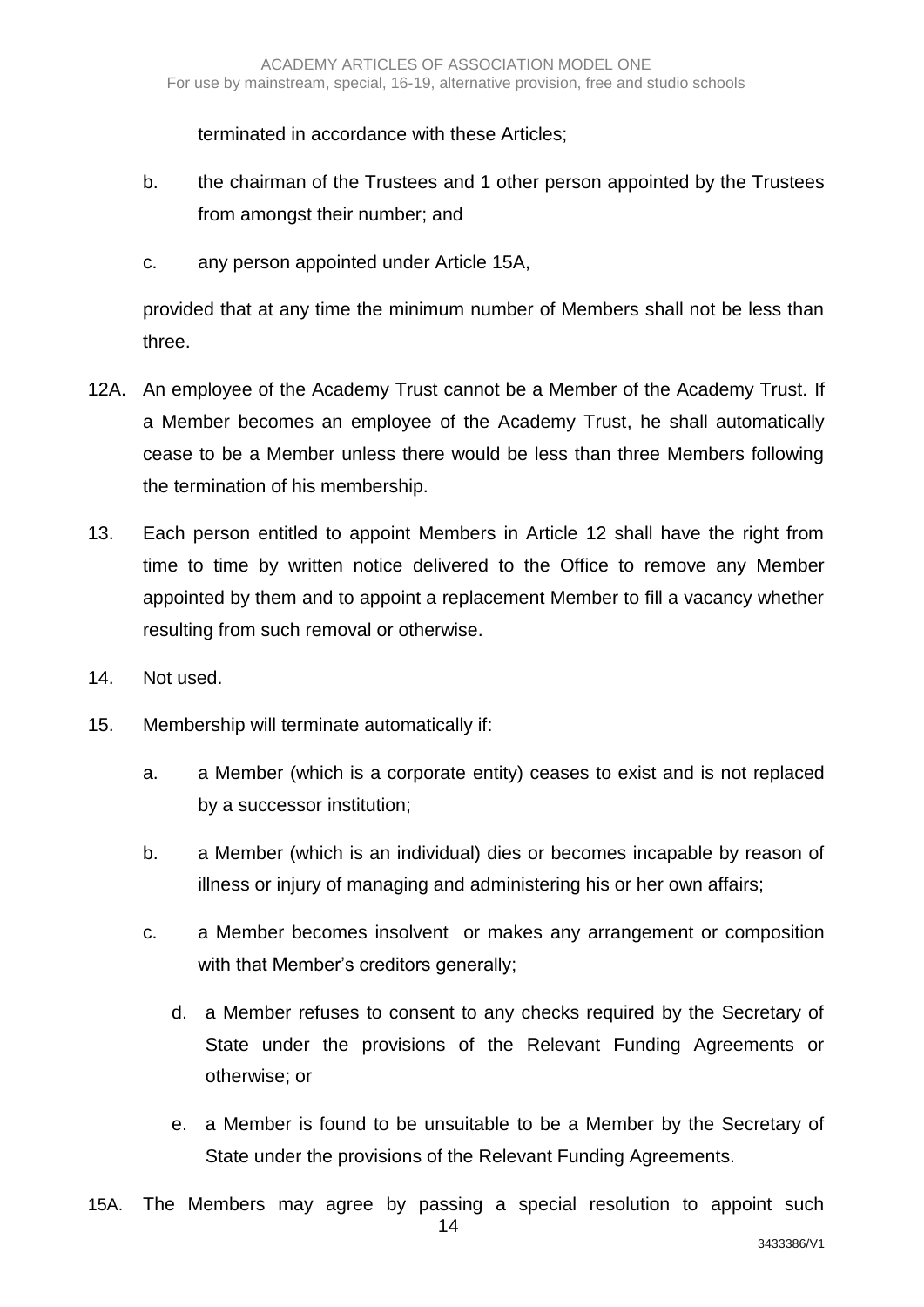additional Members as they think fit.

- 16. In addition to Article 13, the Members may agree by passing a special resolution to remove any Member(s). The Member whose proposed removal is the subject of the resolution shall not be entitled to vote on that resolution.
- 16A. In exercising their rights under these Articles and the Companies Act 2006, the Members shall not do anything or take any action which would cause the Academy Trust to contravene its Object.
- 17. Every person nominated to be a Member of the Academy Trust shall sign a written consent to become a Member or sign the register of Members on becoming a Member.
- 18. Any Member may resign provided that after such resignation the number of Members is not less than three. A Member shall cease to be one immediately on the receipt by the Academy Trust of a notice in writing signed by the person or persons entitled to remove him under Articles 13 or 16 provided that no such notice shall take effect when the number of Members is less than three unless it contains or is accompanied by the appointment of a replacement Member.

# **GENERAL MEETINGS**

- 19. NOT USED.
- 20. The Trustees may call General Meetings and, on the requisition of Members pursuant to the provisions of the Companies Act 2006, shall forthwith proceed to convene a General Meeting in accordance with that Act. If there are not within the United Kingdom sufficient Trustees to call a General Meeting, any Trustee or any Member of the Academy Trust may call a General Meeting.

# **NOTICE OF GENERAL MEETINGS**

21. General meetings shall be called by at least fourteen clear days' notice but may be called by shorter notice if it is so agreed by a majority in number of Members having a right to attend and vote and together representing not less than 90% of the total voting rights at that meeting.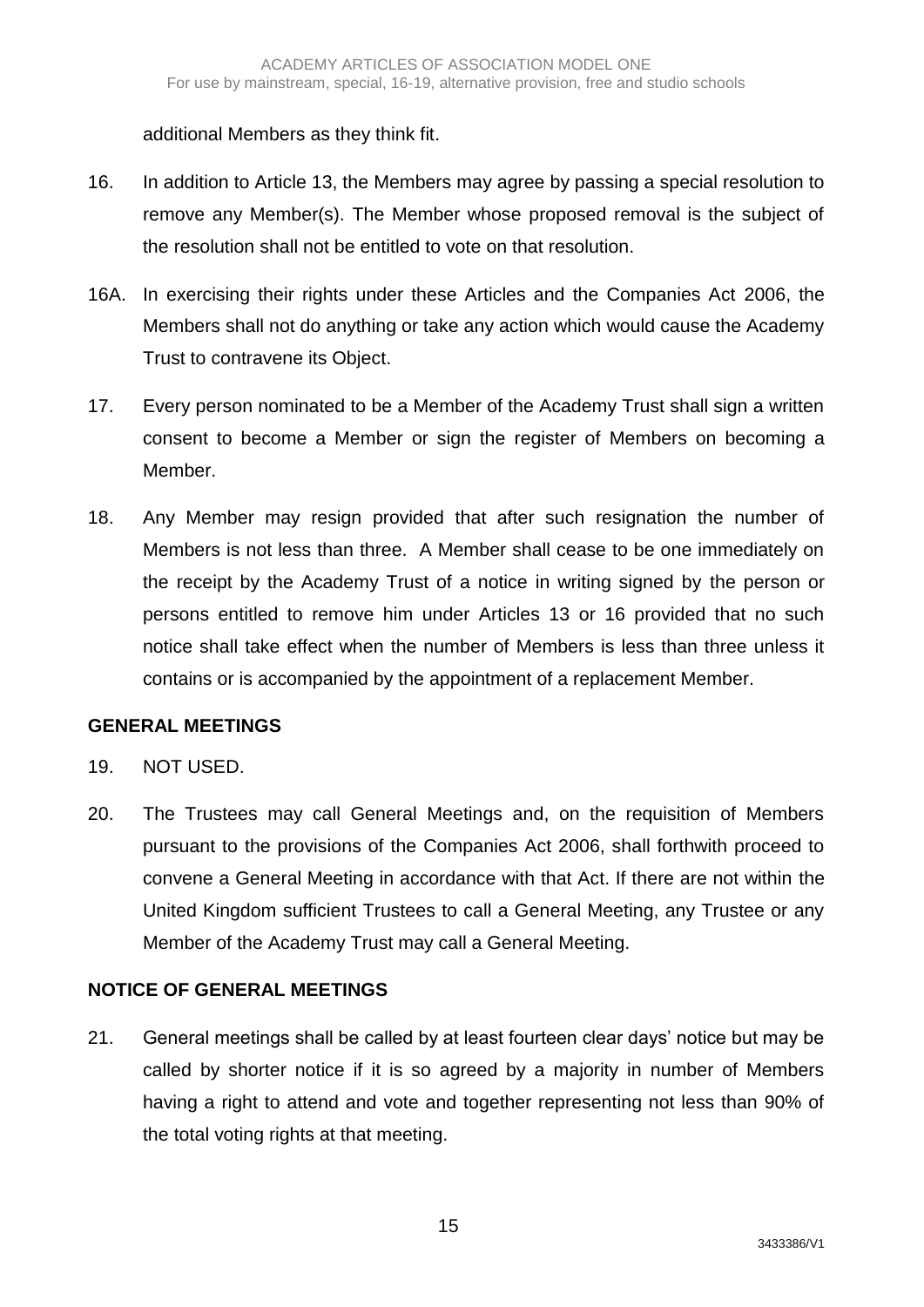- 21A. The notice shall specify the time and place of the meeting and the general nature of the business to be transacted. The notice shall also state that the Member is entitled to appoint a proxy. The notice shall be given to all the Members, to the Trustees and auditors.
- 22. The accidental omission to give notice of a meeting to, or the non-receipt of notice of a meeting by, any person entitled to receive notice shall not invalidate the proceedings at that meeting.

#### **PROCEEDINGS AT GENERAL MEETINGS**

- 23. No business shall be transacted at any meeting unless a quorum is present. A Member counts towards the quorum by being present either in person or by proxy. Two persons entitled to vote upon the business to be transacted, each being a Member or a proxy of a Member or a duly authorised representative of a Member organisation shall constitute a quorum.
- 24. If a quorum is not present within half an hour from the time appointed for the meeting, or if during a meeting a quorum ceases to be present, the meeting shall stand adjourned to the same day in the next week at the same time and place or to such time and place as the Trustees may determine.
- 25. The Members present and entitled to vote at the meeting shall elect by ordinary resolution one of their number to be the chairman and such election shall be binding on all Members and Trustees present at the meeting.
- 26. Not used.
- 27. A Trustee shall, notwithstanding that he is not a Member, be entitled to attend and speak at any General Meeting.
- 27A. A person is able to exercise the right to speak at a general meeting when that person is in a position to communicate to all those attending the meeting, during the meeting, any information or opinions which that person has on the business of the meeting.
- 27B. A person is able to exercise the right to vote at a general meeting when:
	- a. that person is able to vote, during the meeting, on resolutions put to the vote at the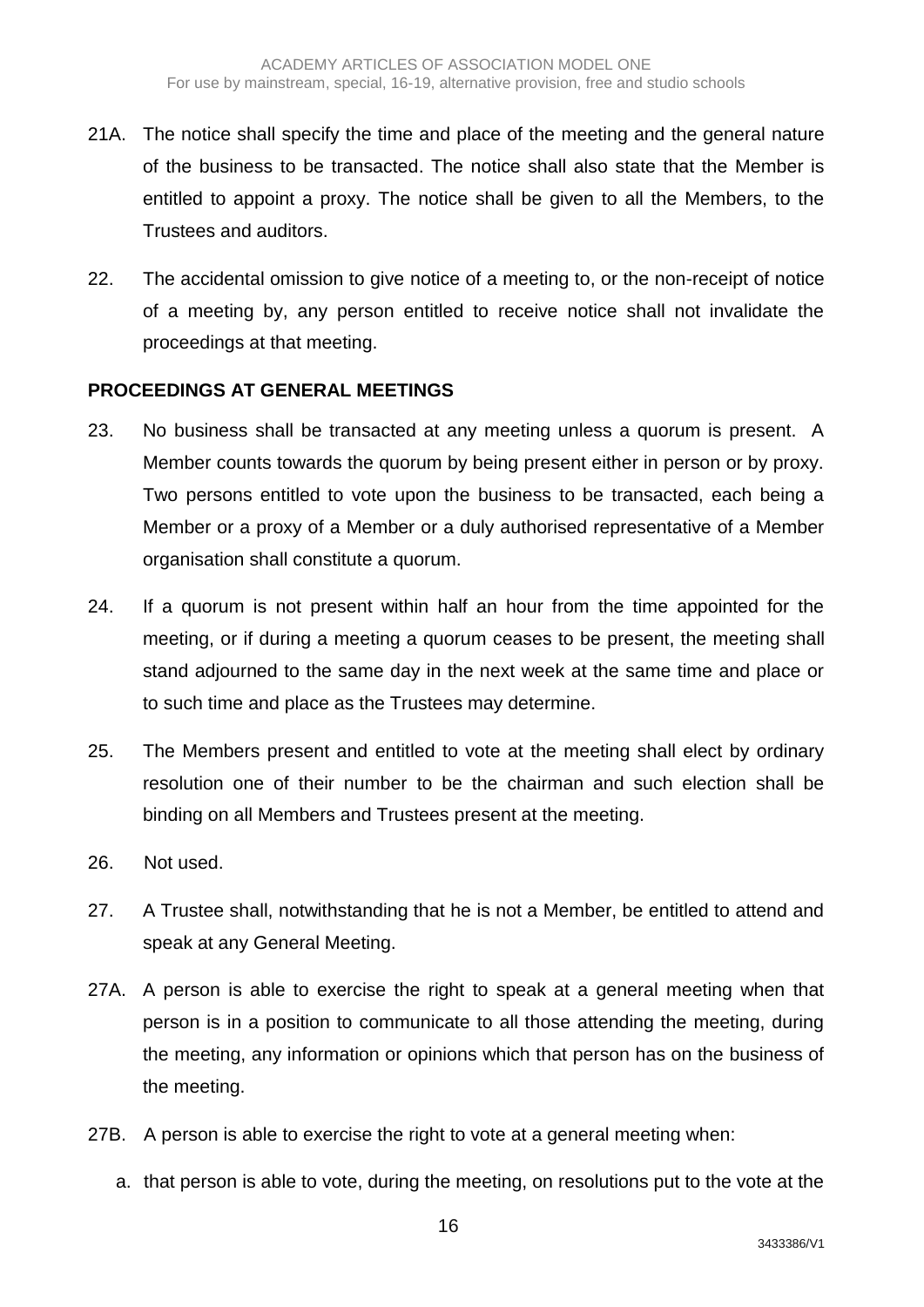meeting, and

- b. that person's vote can be taken into account in determining whether or not such resolutions are passed at the same time as the votes of all the other persons attending the meeting.
- 27C. The Trustees may make whatever arrangements they consider appropriate to enable those attending a general meeting to exercise their rights to speak or vote at it.
- 27D. In determining attendance at a general meeting, it is immaterial whether the Members attending it are in the same place as each other.
- 27E. Any persons who are not in the same place as each other attend a general meeting if their circumstances are such that if they have (or were to have) rights to speak and vote at the meeting, they are (or would be) able to exercise them.
- 27F. Except where inconsistent with any legal obligation, any Member shall be able to participate in meetings of the Members by telephone or video conference provided that:

he has given notice of his intention to do so detailing the telephone number on which he can be reached and/or appropriate details of the video conference suite from which he shall be taking part at the time of the meeting at least 48 hours before the meeting; and

the Members have the appropriate equipment.

- 27G. If after all reasonable efforts it does not prove possible for the person to participate by telephone or video conference in accordance with Article 27F the meeting may still proceed with its business provided it is otherwise quorate.
- 28. The chairman may, with the consent of a majority of the Members at a meeting at which a quorum is present (and shall if so directed by the meeting), adjourn the meeting from time to time and from place to place, but no business shall be transacted at any adjourned meeting other than the business which might properly have been transacted at the meeting had the adjournment not taken place. When a meeting is adjourned for fourteen days or more, at least seven clear days' notice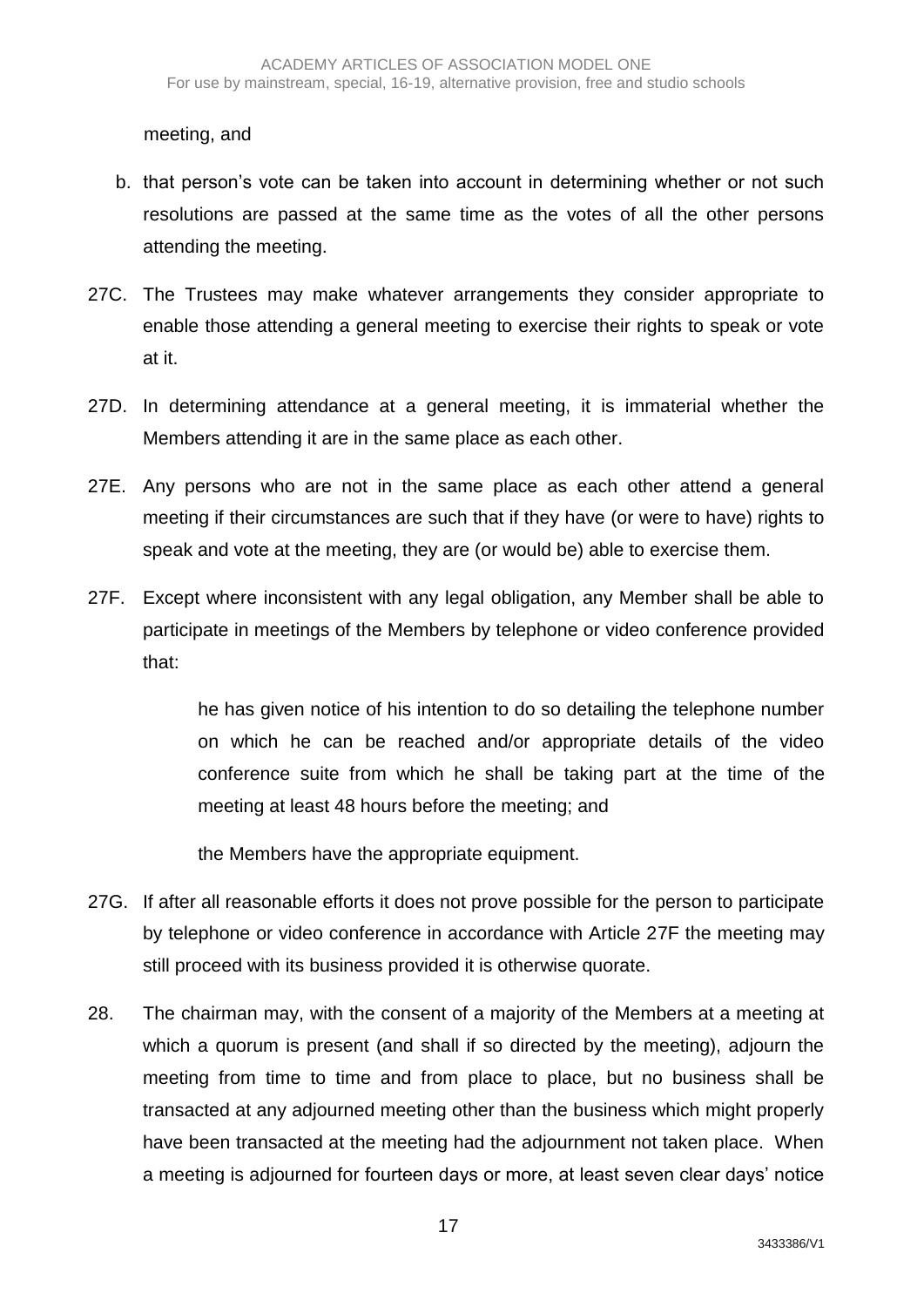shall be given specifying the time, date and place of the adjourned meeting and the general nature of the business to be transacted. Otherwise it shall not be necessary to give any such notice.

- 29. A resolution put to the vote of the meeting shall be decided on a show of hands unless before, or on the declaration of the result of the show of hands, a poll is duly demanded. Subject to the provisions of the Companies Act 2006, a poll may be demanded:
	- a. by the chairman; or
	- b. by at least two Members having the right to vote at the meeting; or
	- c. by a Member or Members representing not less than one-tenth of the total voting rights of all the Members having the right to vote at the meeting.
- 30. Unless a poll is duly demanded a declaration by the chairman that a resolution has been carried or carried unanimously, or by a particular majority, or lost, or not carried by a particular majority and an entry to that effect in the minutes of the meeting shall be conclusive evidence of the fact without proof of the number or proportion of the votes recorded in favour of or against such resolution.
- 31. The demand for a poll may be withdrawn, before the poll is taken, but only with the consent of the chairman. The withdrawal of a demand for a poll shall not invalidate the result of a show of hands declared before the demand for the poll was made.
- 32. A poll shall be taken as the chairman directs and he may appoint scrutineers (who need not be Members) and fix a time, date and place for declaring the results. The result of the poll shall be deemed to be the resolution of the meeting at which the poll was demanded.
- 33. A poll demanded on the election of the chairman or on a question of adjournment shall be taken immediately. A poll demanded on any other question shall be taken either immediately or at such time, date and place as the chairman directs not being more than thirty days after the poll is demanded. The demand for a poll shall not prevent the continuance of a meeting for the transaction of any business other than the question on which the poll is demanded. If a poll is demanded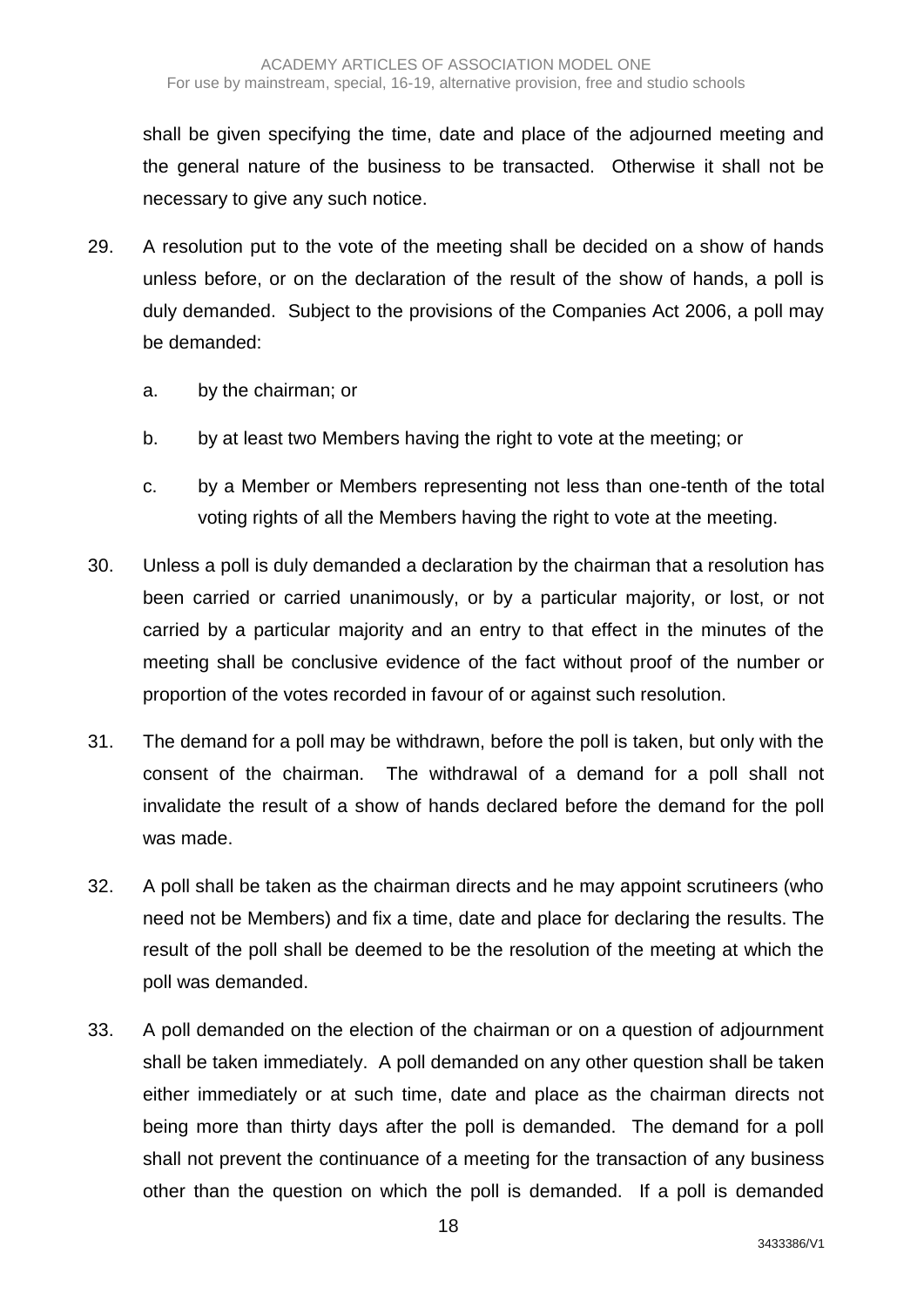before the declaration of the result of a show of hands and the demand is duly withdrawn, the meeting shall continue as if the demand had not been made.

- 34. No notice need be given of a poll not taken immediately if the time, date and place at which it is to be taken are announced at the meeting at which it is demanded. In other cases at least seven clear days' notice shall be given specifying the time, date and place at which the poll is to be taken.
- 35. A resolution in writing agreed by such number of Members as required if it had been proposed at a General Meeting shall be as effectual as if it had been passed at a General Meeting duly convened and held provided that a copy of the proposed resolution has been sent to every Member. The resolution may consist of several instruments in the like form each agreed by one or more Members.

### **VOTES OF MEMBERS**

- 36. On the show of hands every Member present in person shall have one vote. On a poll every Member present in person or by proxy shall have one vote.
- 37. Not used.
- 38. No Member shall be entitled to vote at any General Meeting unless all moneys then payable by him to the Academy Trust have been paid.
- 39. No objections shall be raised to the qualification of any person to vote at any General Meeting except at the meeting or adjourned meeting at which the vote objected to is tendered, and every vote not disallowed at the meeting shall be valid. Any objection made in due time shall be referred to the chairman whose decision shall be final and conclusive.
- 40. An instrument appointing a proxy shall be in writing, signed by or on behalf of the appointer and shall be in the following form (or in a form as near thereto as circumstances allow or in any other form which is usual or which the Trustees may approve) -

"I/We, …….., of ………, being a Member/Members of the above named Academy Trust, hereby appoint …… of ……, or in his absence, …….. of ……. as my/our proxy to attend, speak and vote in my/our name[s] and on my/our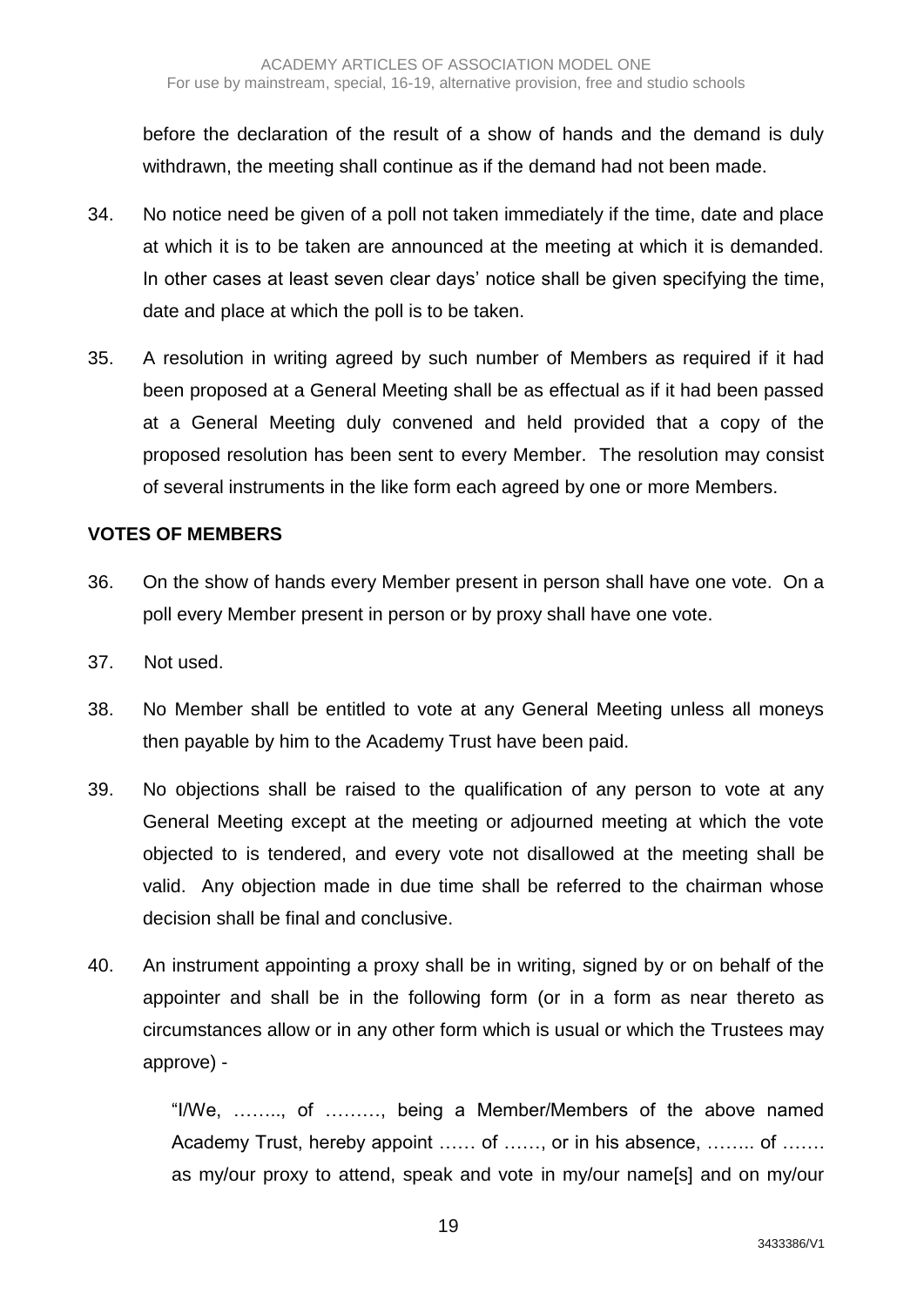behalf at the general meeting of the Academy Trust to be held on …..20[ ], and at any adjournment thereof.

Signed on ….. 20[ ]"

41. Where it is desired to afford Members an opportunity of instructing the proxy how he shall act the instrument appointing a proxy shall be in the following form (or in a form as near thereto as circumstances allow or in any other form which is usual or which the Trustees may approve) -

> "I/We, ……., of ……., being a Member/Members of the above named Academy Trust, hereby appoint …. of ……., or in his absence, ….. of ……, as my/our proxy to attend, speak and vote in my/our name[s] and on my/our behalf at the general meeting of the Academy Trust, to be held on …. 20[ ], and at any adjournment thereof.

> This form is to be used in respect of the resolutions mentioned below as follows:

Resolution No. 1 \*for \* against

Resolution No. 2 \*for \* against.

**Strike out whichever is not desired.** 

Unless otherwise instructed, the proxy may vote as he thinks fit or abstain from voting.

Signed on 20[ ]"

- 42. The instrument appointing a proxy and any authority under which it is signed or a copy of such authority certified by a notary or in some other way approved by the Trustees may:
	- a. be deposited at the office or at such other place within the United Kingdom as is specified in the notice convening the meeting or in any instrument of proxy sent out by the Academy Trust in relation to the meeting not less than 48 hours before the time for holding the meeting or adjourned meeting at which the person named in the instrument proposes to vote; or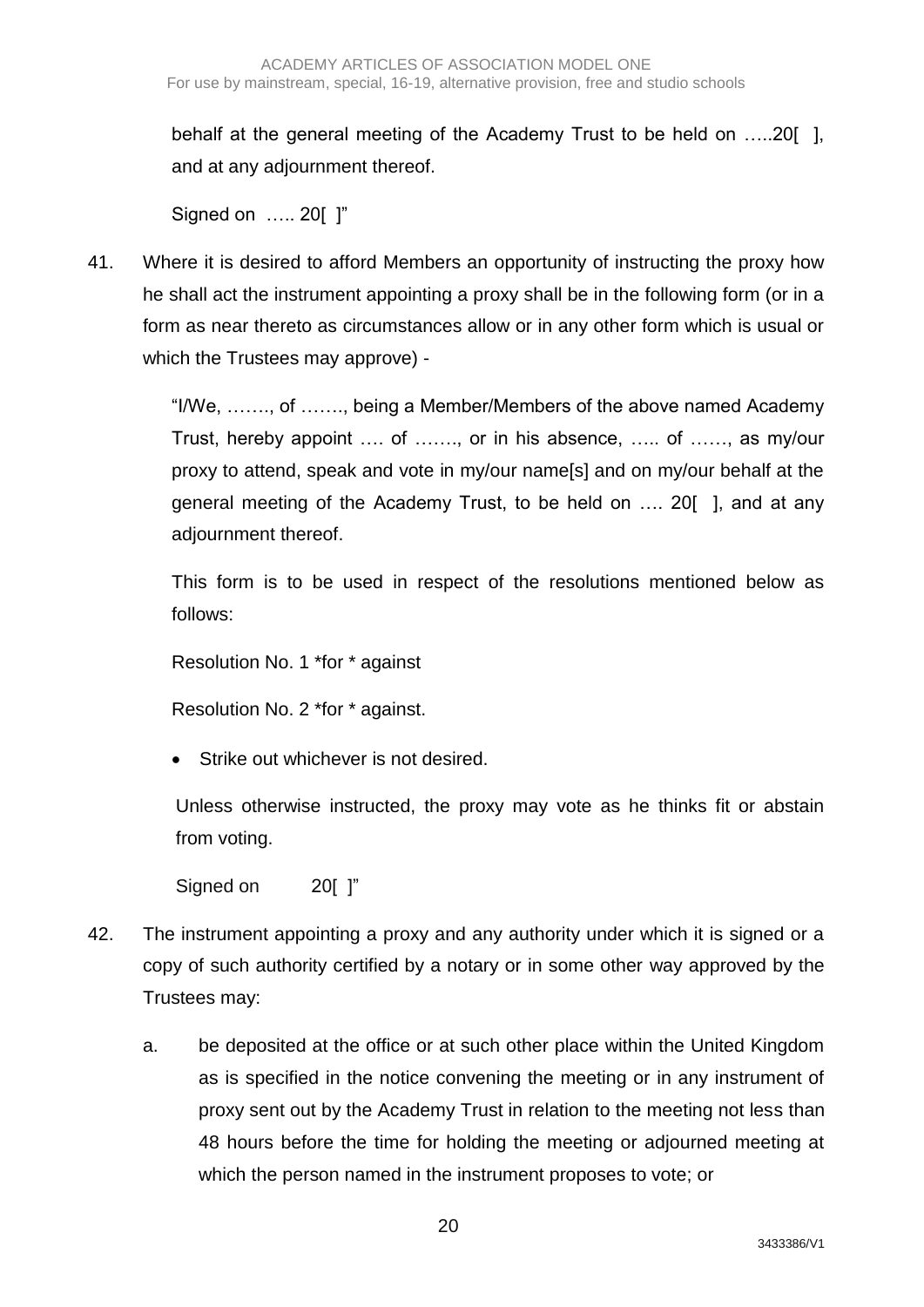- b. in the case of a poll taken more than 48 hours after it is demanded, be deposited as aforesaid after the poll has been demanded and not less than 24 hours before the time appointed for the taking of the poll; or
- c. where the poll is not taken forthwith but is taken not more than 48 hours after it was demanded, be delivered at the meeting at which the poll was demanded to the chairman or to the Secretary or to any Trustee,

and an instrument of proxy which is not deposited or delivered in a manner so permitted shall be invalid.

- 43. A vote given or poll demanded by proxy or by the duly authorised representative of a corporation shall be valid notwithstanding the previous determination of the authority of the person voting or demanding a poll unless notice of the determination was received by the Academy Trust at the office or at such other place at which the instrument of proxy was duly deposited before the commencement of the meeting or adjourned meeting at which the vote given or the poll demanded or (or in the case of a poll taken otherwise than on the same day as the meeting or adjourned meeting) the time appointed for taking the poll.
- 44. Any organisation which is a Member of the Academy Trust may by resolution of its board of directors or other governing body authorise such person as it thinks fit to act as its representative at any meeting of the Academy Trust, and the person so authorised shall be entitled to exercise the same powers on behalf of the organisation which he represents as that organisation could exercise if it were an individual Member of the Academy Trust.

#### **TRUSTEES**

- 45. The number of Trustees shall be not less than three but (unless otherwise determined by ordinary resolution) shall not be subject to any maximum.
- 46. Subject to Articles 48-49 and 53, the Academy Trust shall have the following Trustees:
	- a. up to 3 Trustees, appointed under Article 50;
	- b. the Executive Headteacher, if appointed as a Trustee pursuant to Article 57;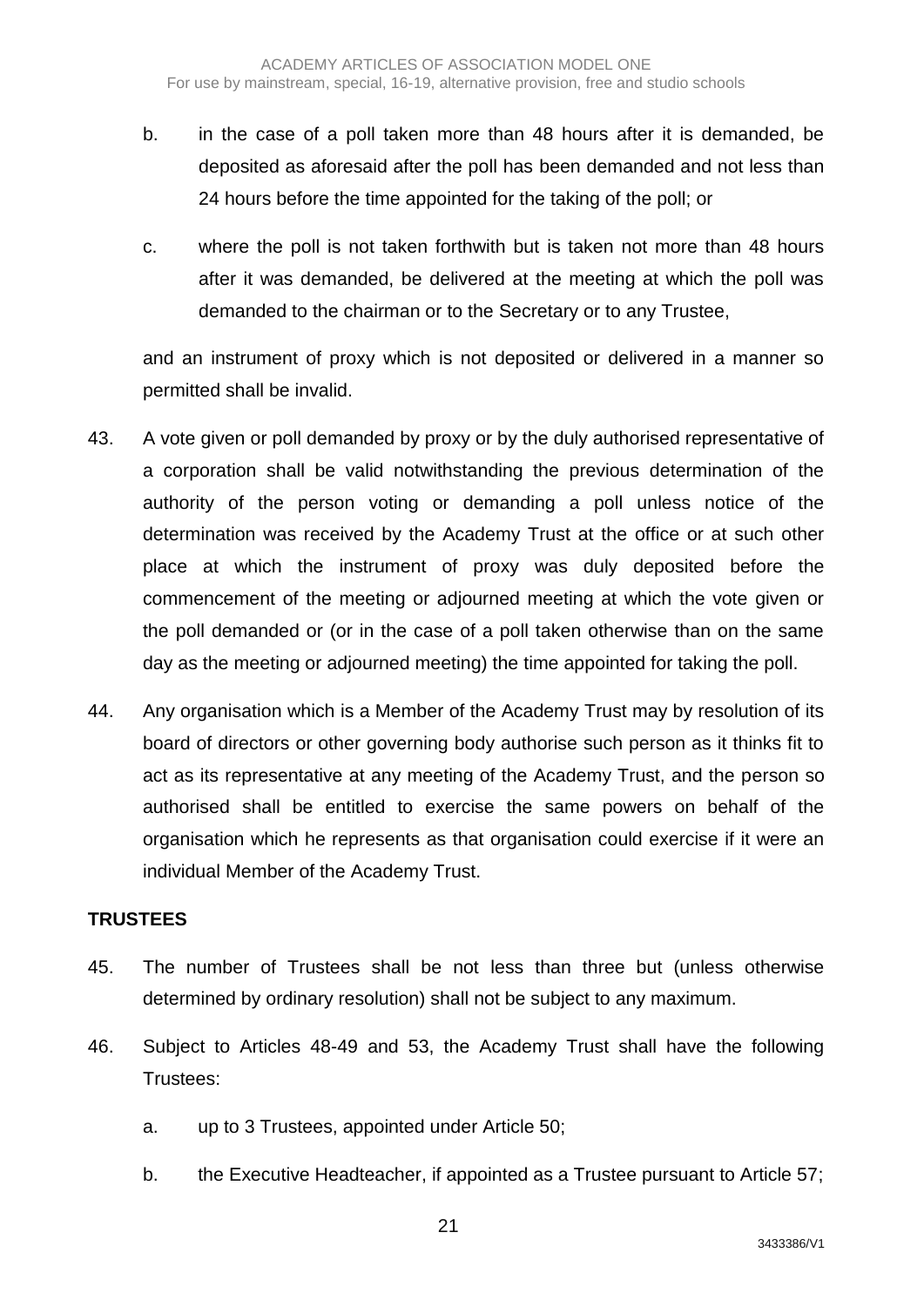- c. up to 4 Academy Trustees; and
- d. a minimum of 2 Parent Trustees elected or appointed under Articles 53-56, in the event that no Local Governing Bodies are established under Article 100a or if no provision is made for at least 2 Parent Local Governors on each established Local Governing Body pursuant to Article 101A.
- 47. The Academy Trust may also have any Co-opted Trustee appointed under Article 58.
- 48. The first Trustees shall be those persons named in the statement delivered pursuant to sections 9 and 12 of the Companies Act 2006.
- 49. Future Trustees shall be appointed or elected, as the case may be, under these Articles. Where it is not possible for such a Trustee to be appointed or elected due to the fact that an Academy has not yet been established, then the relevant Article or part thereof shall not apply.

### **APPOINTMENT OF TRUSTEES**

- 50. The Members may appoint by ordinary resolution up to 3 Trustees.
- 50AA. The Trustees may appoint up to 4 Trustees to be known as "Academy Trustees". An Academy Trustee must be a member of a Local Governing Body at the time of his or her appointment.
- 50A. Not used
- 50B. The total number of Trustees including the Executive Headteacher if they so choose to act as Trustee under Article 57 who are employees of the Academy Trust shall not exceed one third of the total number of Trustees.
- 51. Not used.
- 52. Not used.

# **PARENT TRUSTEES**

53. In circumstances where the Trustees have not appointed Local Governing Bodies in respect of the Academies as envisaged in Article 100a or if no provision is made for at least 2 Parent Local Governors on each established Local Governing Body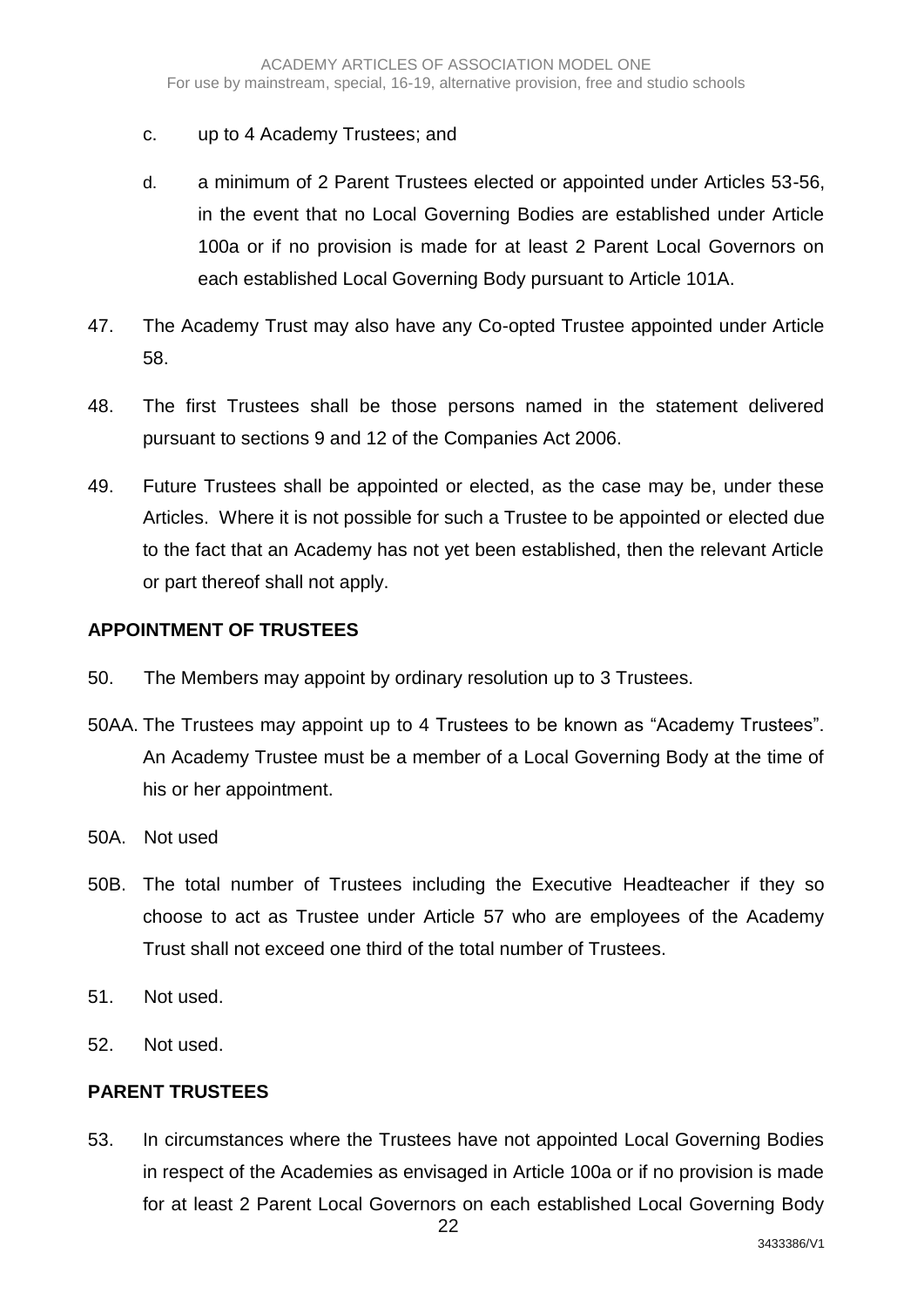pursuant to Article 101A there shall be a minimum of two Parent Trustees and otherwise such number as the Members shall decide who shall be appointed or elected in accordance with Articles 54 - 56.

- 54. Parent Trustees and Parent Local Governors shall be elected or, if the number of parents, or individuals exercising parental responsibility, standing for election is less than the number of vacancies, appointed (in accordance with the terms of reference determined by the Trustees from time to time). The elected or appointed Parent Trustees must be a parent, or an individual exercising parental responsibility, of a registered pupil at one or more of the Academies at the time when he is elected or appointed. The elected (or, if the number of parents or individuals exercising parental responsibility standing for election is less than the number of vacancies, appointed) Parent Local Governors of the Local Governing Body must be a parent, or an individual exercising parental responsibility, of a registered pupil at one or more of the Academies overseen by the Local Governing Body at the time when he is elected or appointed.
- 54AA In the case of 16-19 Academies, references to 'a parent, or an individual exercising parental responsibility, of a registered pupil at one or more of the Academies' in Article 54 shall be deemed to be references to 'a parent or an individual exercising parental responsibility of, a registered student at that 16-19 Academy' or, in circumstances where no parent, or an individual exercising parental responsibility, of a registered student at the 16-19 Academy is willing or able to act as a Parent Trustee or a Parent Local Governor, references to 'a parent, or an individual exercising parental responsibility, of a registered pupil at one or more of the Academies' shall be deemed to be references to 'a parent, or an individual exercising parental responsibility, of a child of above compulsory school age but not above the age of 19.
- 54A. The number of Parent Trustees and Parent Local Governors required shall be made up by Parent Trustees and Parent Local Governors appointed by the Trustees if the number of parents, or individuals exercising parental responsibility, standing for election is less than the number of vacancies.
- 55. The Trustees shall make all necessary arrangements for, and determine all other matters relating to, an election of the Parent Trustees or Parent Local Governors,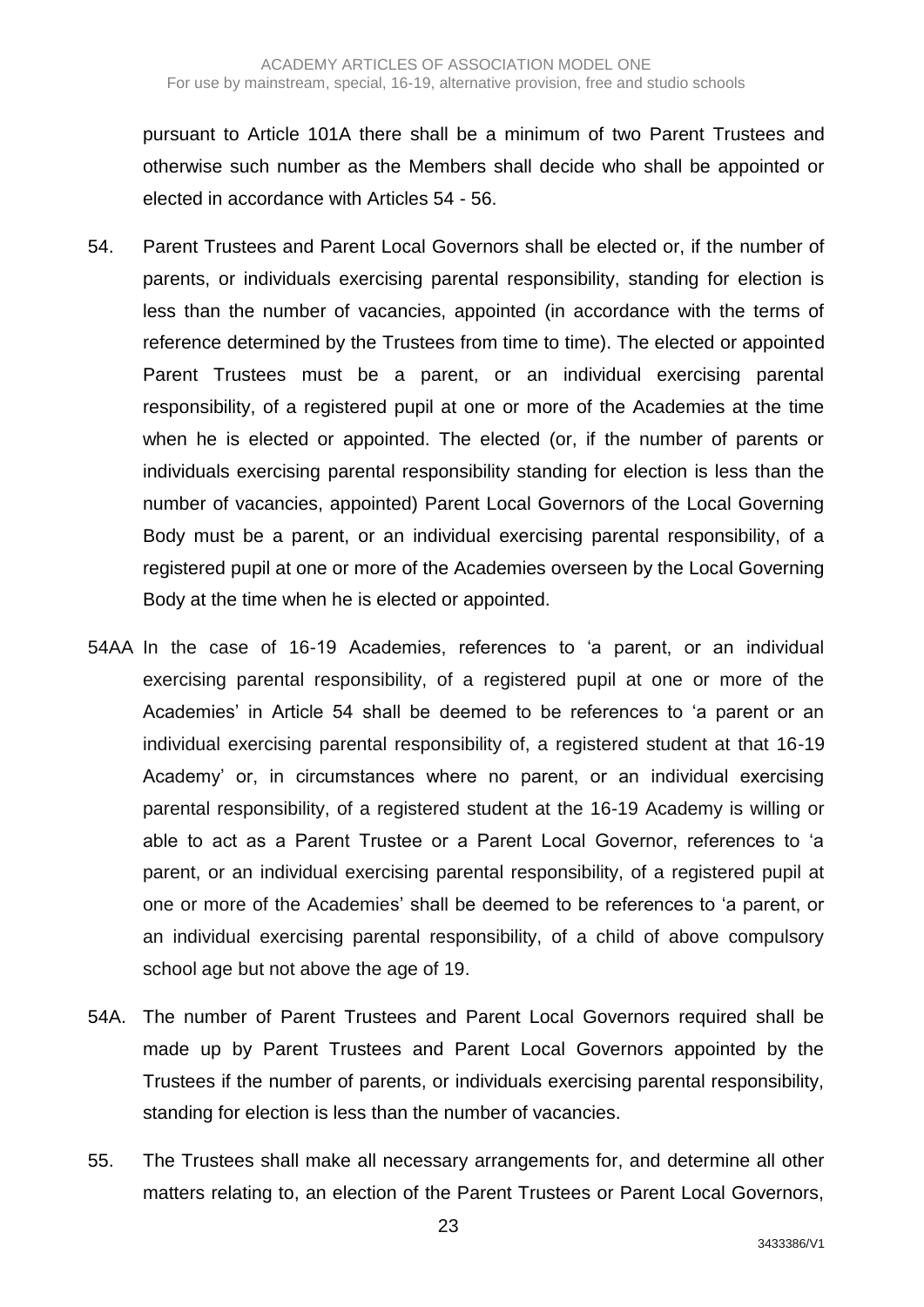including any question of whether a person is a parent, or an individual exercising parental responsibility, of a registered pupil at one of the Academies. Any election of the Parent Trustees or Parent Local Governors which is contested shall be held by secret ballot. For the purposes of any election of Parent Local Governors, any parent, or an individual exercising parental responsibility, of a registered pupil at the Academies overseen by the Local Governing Body shall be eligible to vote.

56. In appointing a Parent Trustee or Parent Local Governor the Trustees shall appoint a person who is the parent, or an individual exercising parental responsibility, of a registered pupil at an Academy as described in Articles 54 and 54AA; or where the Trustees are exercising their power to appoint a Parent Trustee or Parent Local Governor and it is not reasonably practical to appoint a parent, or an individual exercising parental responsibility, as described in Articles 54 and 54AA, then the Trustees may appoint a person who is the parent, or an individual exercising parental responsibility, of a child within the age range of at least one of the Academies or, in the case of an appointment to a Local Governing Body, the age range of at least one of the Academies overseen by that Local Governing Body.

# **EXECUTIVE HEADTEACHER**

57. Providing that the Executive Headteacher agrees so to act and that the requirements of Article 6.8A have been met, the Members may by ordinary resolution appoint the Executive Headteacher as a Trustee. If so appointed, the individual holding the post of Executive Headteacher shall continue as a Trustee until such time as he ceases to hold the post of Executive Headteacher.

# **CO-OPTED TRUSTEES**

58. The Trustees may appoint Co-opted Trustees. A 'Co-opted Trustee' means a person who is appointed to be a Trustee by being Co-opted by Trustees who have not themselves been so appointed. The Trustees may not co-opt an employee of the Academy Trust as a Co-opted Trustee if thereby the number of Trustees who are employees of the Academy Trust would exceed one third of the total number of Trustees including the Executive Headteacher to the extent they are a Trustee.

59 – 63. Not used.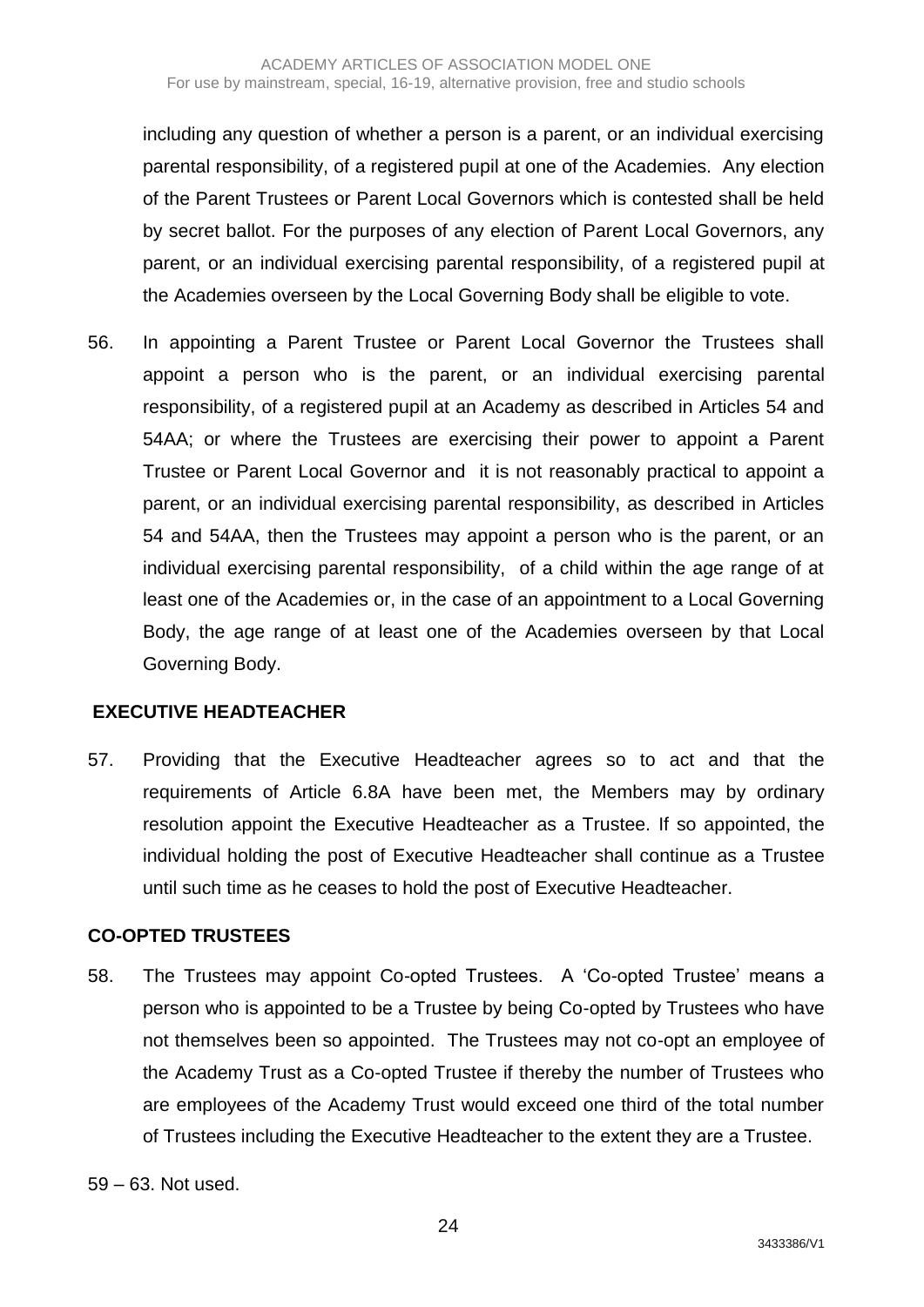# **TERM OF OFFICE**

- 64. The term of office for any Trustee shall be 4 years, save that:
	- a. this time limit shall not apply to any Trustee appointed under Article 46(b) or 46(c);
	- b. the term of office for an Academy Trustee shall be 2 years; and
	- c. the term of office may be shorter than 4 years for any Trustee other than a Parent Trustee if the Members determine this at the time of appointment of such a Trustee or in the case of Co-opted Trustees, the Trustees determine this at the time of appointment of such a Co-opted Trustee, as applicable.

Subject to remaining eligible to be a particular type of Trustee, any Trustee may be re-appointed or re-elected.

#### **RESIGNATION AND REMOVAL**

- 65. A Trustee shall cease to hold office if he resigns his office by notice to the Academy Trust (but only if at least three Trustees will remain in office when the notice of resignation is to take effect).
- 66. A Trustee shall cease to hold office if he is removed by the person or persons who appointed or elected him, or otherwise by ordinary resolution of the Members in accordance with the Companies Act 2006.
- 67. Where a Trustee resigns his office or is removed from office, the Trustee or, where he is removed from office, those removing him, shall give written notice thereof to the Secretary.

#### **SUSPENSION**

67A.- 67E. Not used.

# **DISQUALIFICATION OF TRUSTEES**

68. No person shall be qualified to be a Trustee unless he is aged 18 or over at the date of his election or appointment. No current pupil or current student of any of the Academies shall be a Trustee.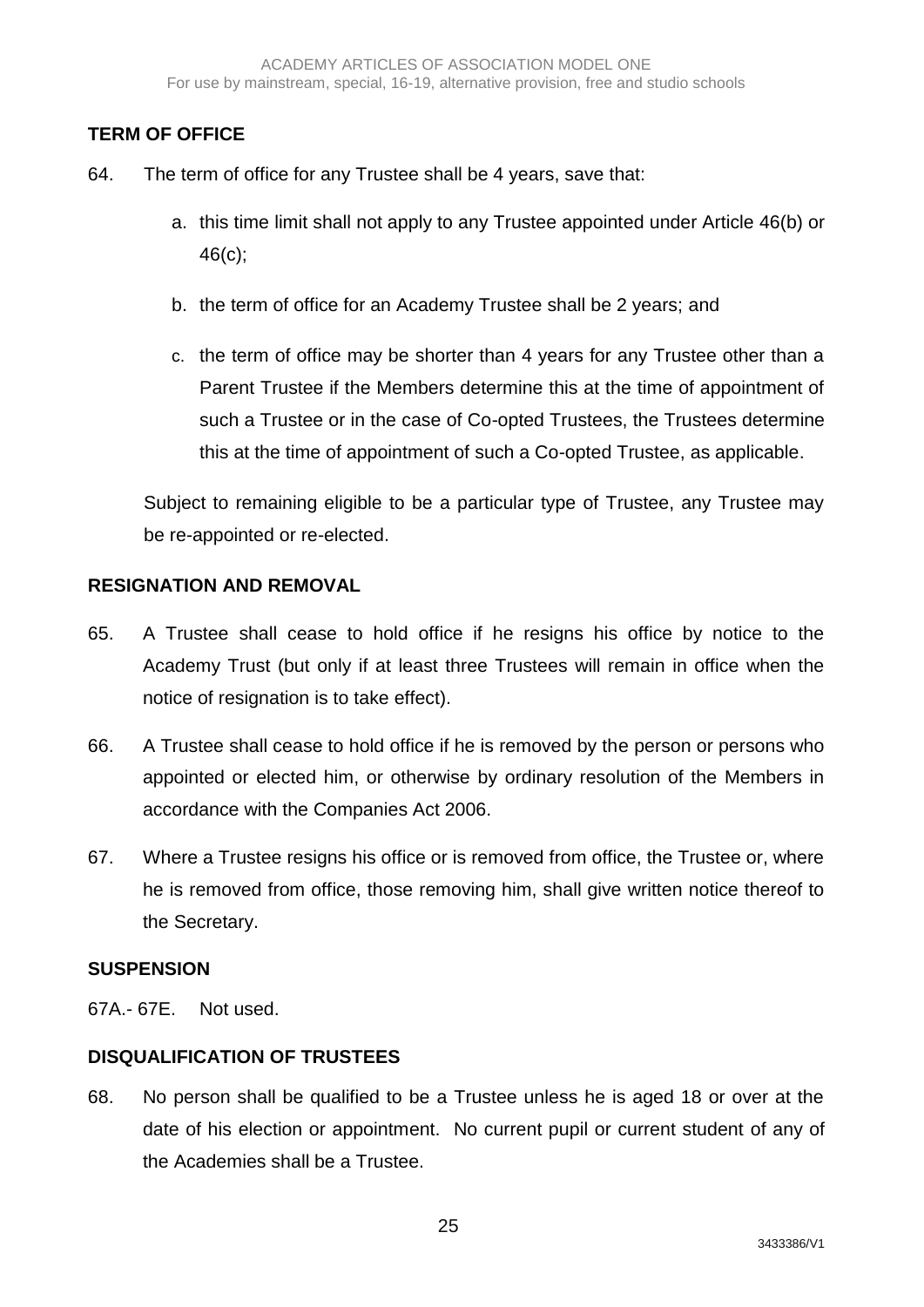- 69. A Trustee shall cease to hold office if he becomes incapable by reason of illness or injury of managing or administering his own affairs.
- 70. A Trustee shall cease to hold office if he is absent without the permission of the Trustees from all their meetings held within a period of six months and the Trustees resolve that his office be vacated.
- 71. A person shall be disqualified from holding or continuing to hold office as a Trustee if
	- a. he has been declared bankrupt and/or his estate has been seized from his possession for the benefit of his creditors and the declaration or seizure has not been discharged, annulled or reduced; or
	- b. he is the subject of a bankruptcy restrictions order or an interim order.
- 72. A person shall be disqualified from holding or continuing to hold office as a Trustee at any time when he is subject to a disqualification order or a disqualification undertaking under the Company Directors Disqualification Act 1986 or to an order made under section 429(2)(b) of the Insolvency Act 1986 (failure to pay under county court administration order).
- 73. A Trustee shall cease to hold office if he ceases to be a Trustee by virtue of any provision in the Companies Act 2006, is disqualified from acting as a trustee by virtue of section 178 of the Charities Act 2011 (or any statutory re-enactment or modification of that provision) or is otherwise found to be unsuitable by the Secretary of State under the provisions of the Relevant Funding Agreements.
- 74. A person shall be disqualified from holding or continuing to hold office as a Trustee if he has been removed from the office of charity trustee or trustee for a charity by an order made by the Charity Commission or the High Court on the grounds of any misconduct or mismanagement in the administration of the charity for which he was responsible or to which he was privy, or which he by his conduct contributed to or facilitated.
- 75. Not used.
- 76. Not used.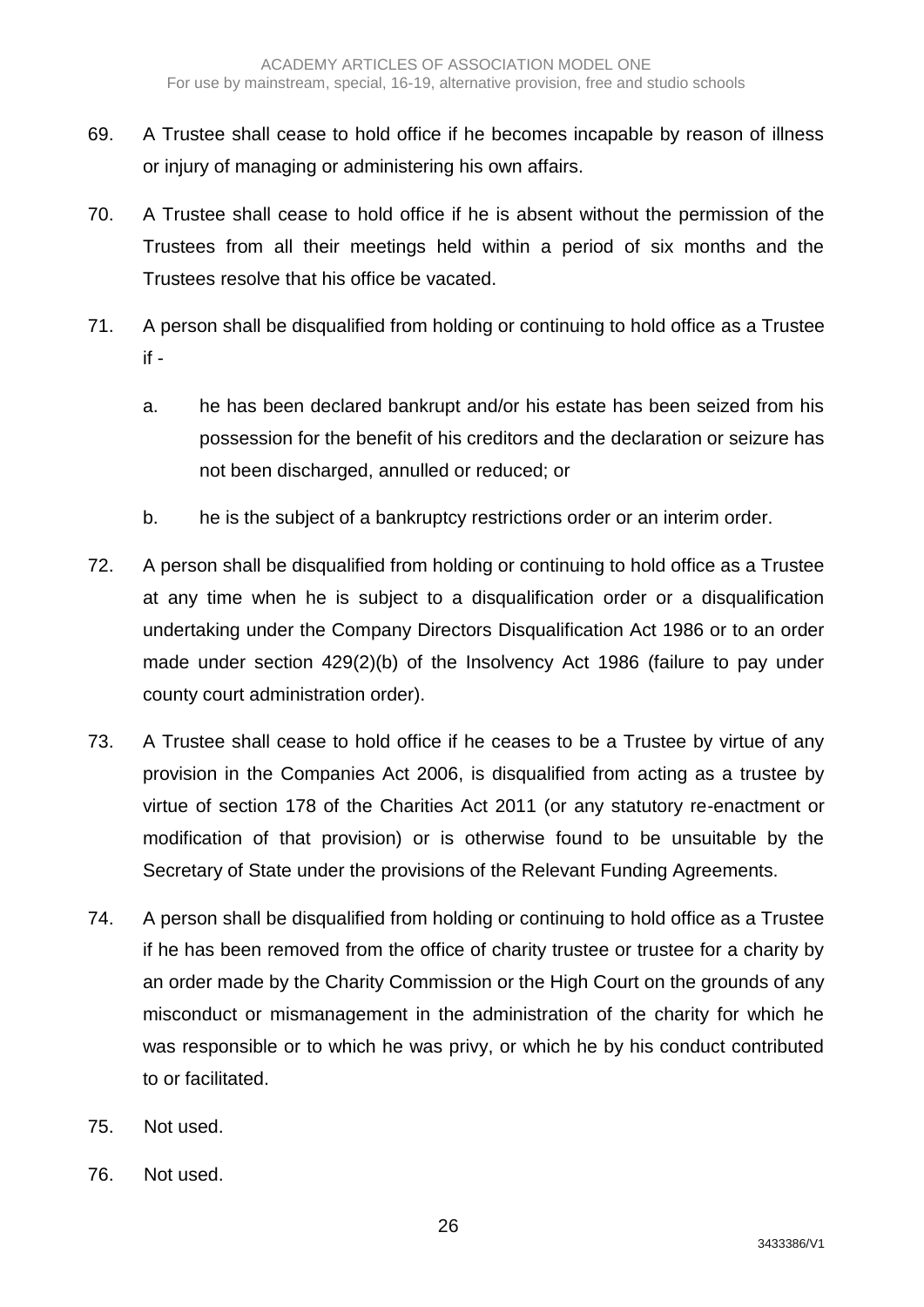- 77. A person shall be disqualified from holding or continuing to hold office as a Trustee where he has, at any time, been convicted of any criminal offence, excluding any that have been spent under the Rehabilitation of Offenders Act 1974 as amended, and excluding any offence for which the maximum sentence is a fine or a lesser sentence except where a person has been convicted of any offence which falls under section 178 of the Charities Act 2011.
- 78. After the first Academy has opened, a person shall be disqualified from holding or continuing to hold office as a Trustee if he has not provided to the chairman of the Trustees by the date of the Trustee's appointment or as soon as practical thereafter a disclosure and barring certificate (previously known as a criminal records certificate) at an enhanced disclosure level under section 113B of the Police Act 1997. In the event that the certificate discloses any information which would in the opinion of either the chairman or the Executive Headteacher confirm their unsuitability to work with children that person shall be disqualified. If a dispute arises as to whether a person shall be disqualified, a referral shall be made to the Secretary of State to determine the matter. The determination of the Secretary of State shall be final.
- 79. Where, by virtue of these Articles a person becomes disqualified from holding, or continuing to hold office as a Trustee; and he is, or is proposed, to become such a Trustee, he shall upon becoming so disqualified give written notice of that fact to the Secretary.
- 80. Articles 68 to 74, Articles 77 to 79 and Articles 97 to 98 also apply to any member of any committee or delegate of the Trustees, including a Local Governing Body, who is not a Trustee.

#### **SECRETARY TO THE TRUSTEES**

81. The Secretary shall be appointed by the Trustees for such term, at such remuneration and upon such conditions as they may think fit; and any Secretary so appointed may be removed by them. The Secretary shall not be a Trustee, or the Executive Headteacher*.* Notwithstanding this Article, the Trustees may, where the Secretary fails to attend a meeting of theirs, appoint any one of their number or any other person to act as Secretary for the purposes of that meeting. The Secretary may, but need not be, the appointed company secretary of the Academy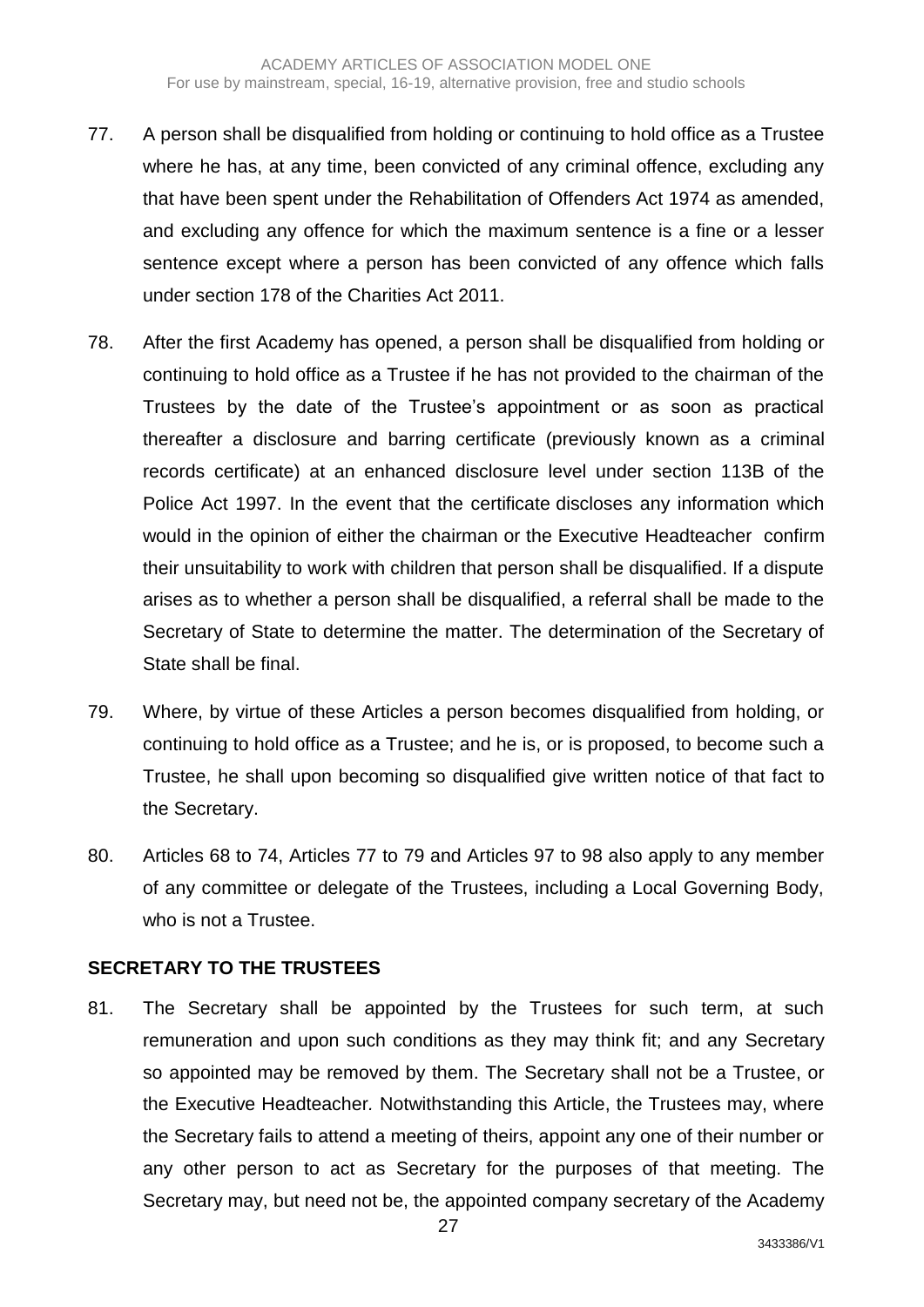Trust.

# **CHAIRMAN AND VICE-CHAIRMAN OF THE TRUSTEES**

- 82. The Trustees shall each school year elect a chairman and a vice-chairman from among their number. A Trustee who is employed by the Academy Trust shall not be eligible for election as chairman or vice-chairman.
- 83. Subject to Article 84, the chairman or vice-chairman shall hold office as such until his successor has been elected in accordance with Article 85.
- 84. The chairman or vice-chairman may at any time resign his office by giving notice in writing to the Secretary. The chairman or vice-chairman shall cease to hold office if:
	- a. he ceases to be a Trustee;
	- b. he is employed by the Academy Trust;
	- c. he is removed from office in accordance with these Articles; or
	- d. in the case of the vice-chairman, he is elected in accordance with these Articles to fill a vacancy in the office of chairman.
- 85. Where by reason of any of the matters referred to in Article 84, a vacancy arises in the office of chairman or vice-chairman, the Trustees shall at their next meeting elect one of their number to fill that vacancy.
- 86. Where the chairman is absent from any meeting or there is at the time a vacancy in the office of the chairman, the vice-chairman shall act as the chair for the purposes of the meeting.
- 87. Where the chairman is absent from any meeting or there is at the time a vacancy in the office of the chairman, the vice-chairman shall act as the chair for the purposes of the meeting.
- 88. Where in the circumstances referred to in Article 87 the vice-chairman is also absent from the meeting or there is at the time a vacancy in the office of vicechairman, the Trustees shall elect one of their number to act as as chairman for the purpsoes of that meeting, provided that the Trustee elected shall not be a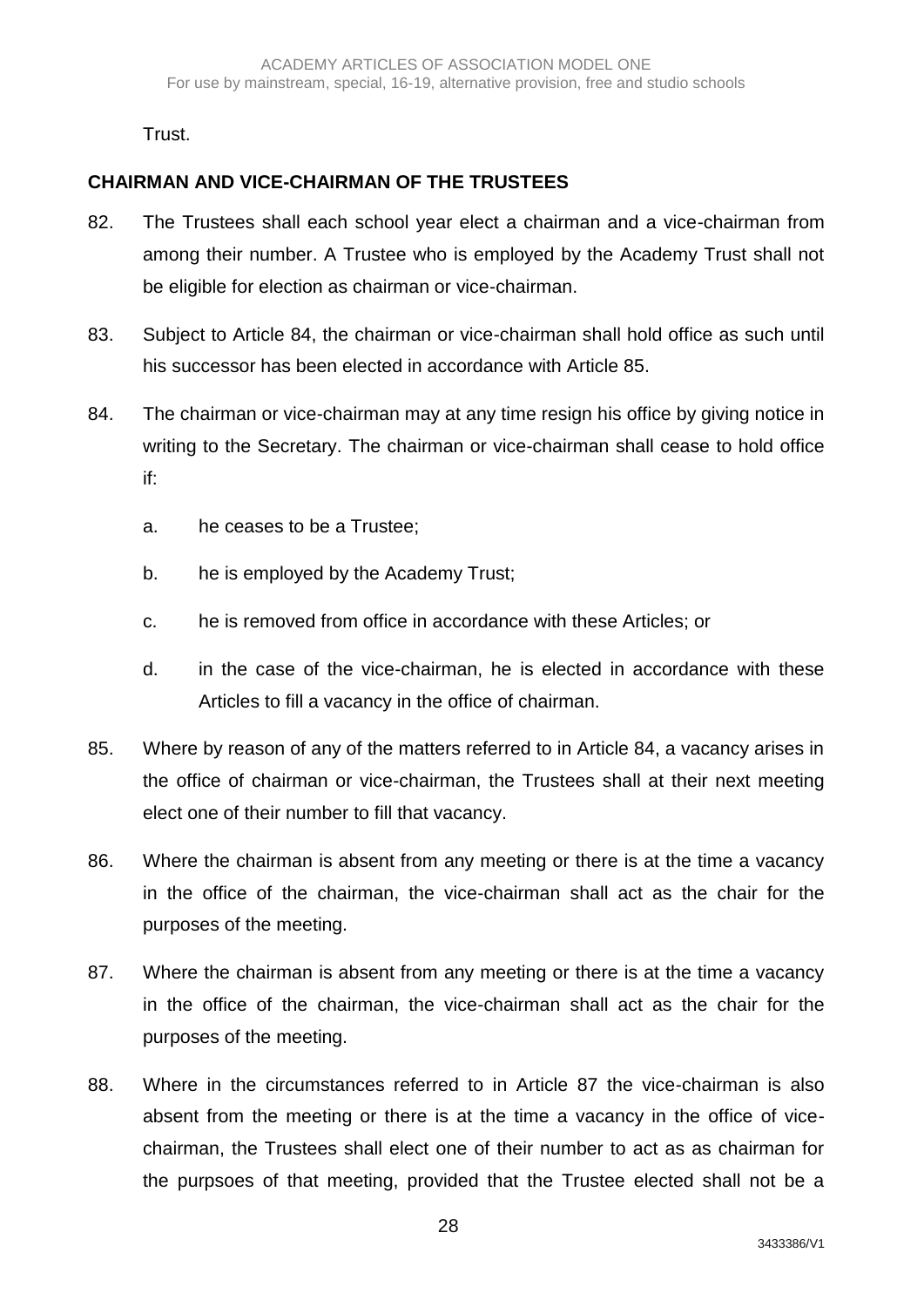person who is employed by the Academy Trust.

- 89. The Secretary shall act as chairman during that part of any meeting at which the chairman is elected.
- 90. The Trustees may remove the chairman or vice-chairman from office in accordance with these Articles.
- 91. A resolution to remove the chairman or vice-chairman from office which is passed at a meeting of the Trustees shall not have effect unless:
	- a. it is confirmed by a resolution passed at a second meeting of the Trustees held not less than fourteen days after the first meeting; and
	- b. the matter of the chairman's or vice-chairman's removal from office is specified as an item of business on the agenda for each of those meetings.

92. Before the Trustees resolve at the relevant meeting on whether to confirm the resolution to remove the chairman or vice-chairman from office, the Trustee or Trustees proposing his removal shall at that meeting state their reasons for doing so and the chairman or vice-chairman shall be given an opportunity to make a statement in response.

# **POWERS OF TRUSTEES**

- 93. Subject to provisions of the Companies Act 2006, the Articles and to any directions given by special resolution, the business of the Academy Trust shall be managed by the Trustees who may exercise all the powers of the Academy Trust. No alteration of the Articles and no such direction shall invalidate any prior act of the Trustees which would have been valid if that alteration had not been made or that direction had not been given. The powers given by this Article shall not be limited by any special power given to the Trustees by the Articles and a meeting of Trustees at which a quorum is present may exercise all the powers exercisable by the Trustees.
- 94. In addition to all powers hereby expressly conferred upon them and without detracting from the generality of their powers under the Articles the Trustees shall have the following powers, namely: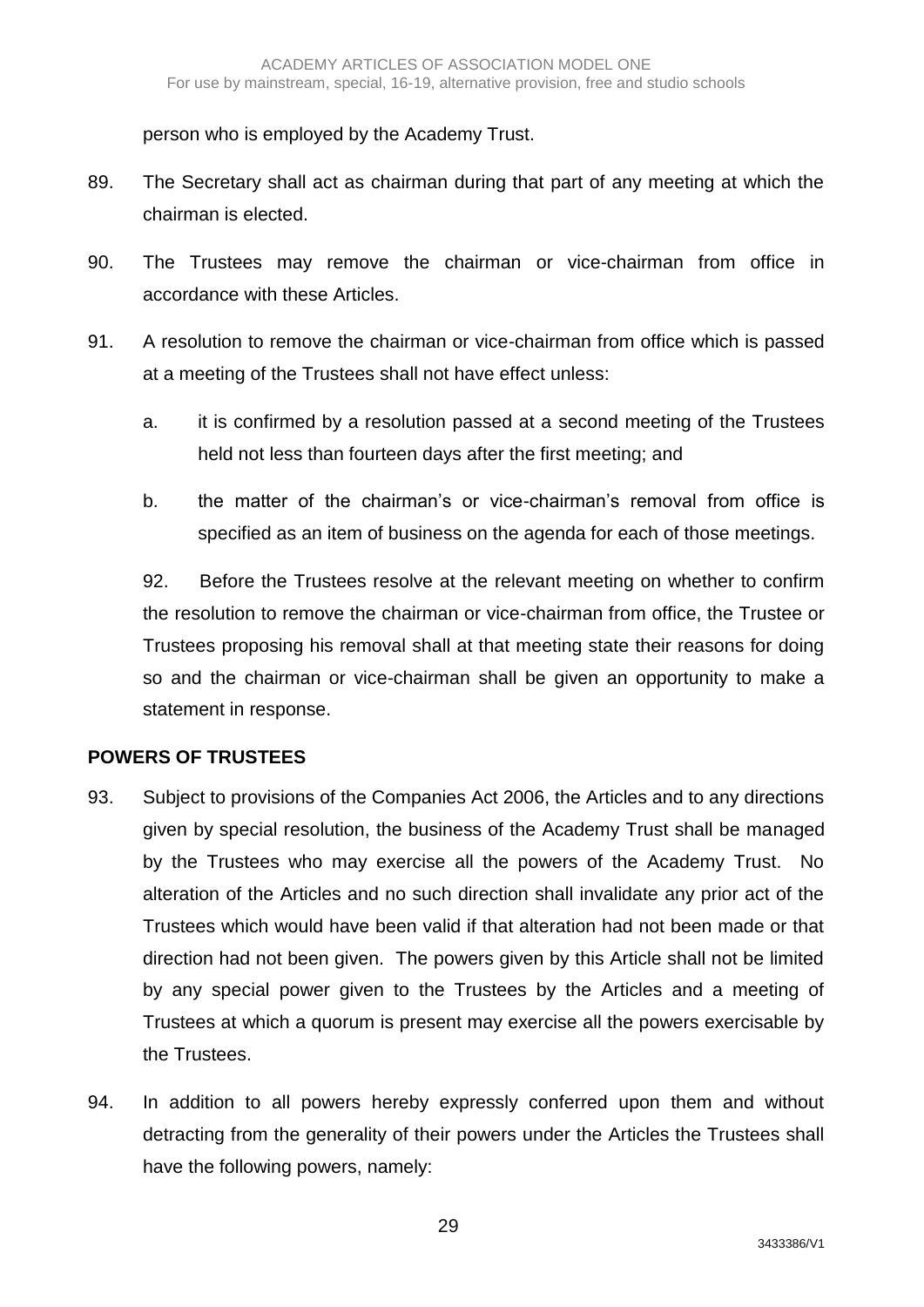- a. to expend the funds of the Academy Trust in such manner as they shall consider most beneficial for the achievement of the Object and to invest in the name of the Academy Trust such part of the funds as they may see fit and to direct the sale or transposition of any such investments and to expend the proceeds of any such sale in furtherance of the Object; and
- b. to enter into contracts on behalf of the Academy Trust.
- 95. In the exercise of their powers and functions, the Trustees may consider any advice given by the Executive Headteacher to the extent he or she is not a Trustee and any other executive officer.
- 96. Any bank account in which any money of the Academy Trust is deposited shall be operated by the Trustees in the name of the Academy Trust. All cheques and orders for the payment of money from such an account shall be signed by at least two signatories authorised by the Trustees.

### **CONFLICTS OF INTEREST**

- 97. Any Trustee who has or can have any direct or indirect duty or personal interest (including but not limited to any Personal Financial Interest) which conflicts or may conflict with his duties as a Trustee shall disclose that fact to the Trustees as soon as he becomes aware of it. A Trustee must absent himself from any discussions of the Trustees in which it is possible that a conflict will arise between his duty to act solely in the interests of the Academy Trust and any duty or personal interest (including but not limited to any Personal Financial Interest).
- 98. For the purpose of Article 97, a Trustee has a **Personal Financial Interest** in the employment or remuneration of, or the provision of any other benefit to, that Trustee as permitted by and as defined by Articles 6.5-6.8A.

#### **THE MINUTES**

99. The minutes of the proceedings of a meeting of the Trustees shall be drawn up and entered into a book kept for the purpose by the person acting as Secretary for the purposes of the meeting; and shall be signed (subject to the approval of the Trustees) at the same or next subsequent meeting by the person acting as chairman thereof.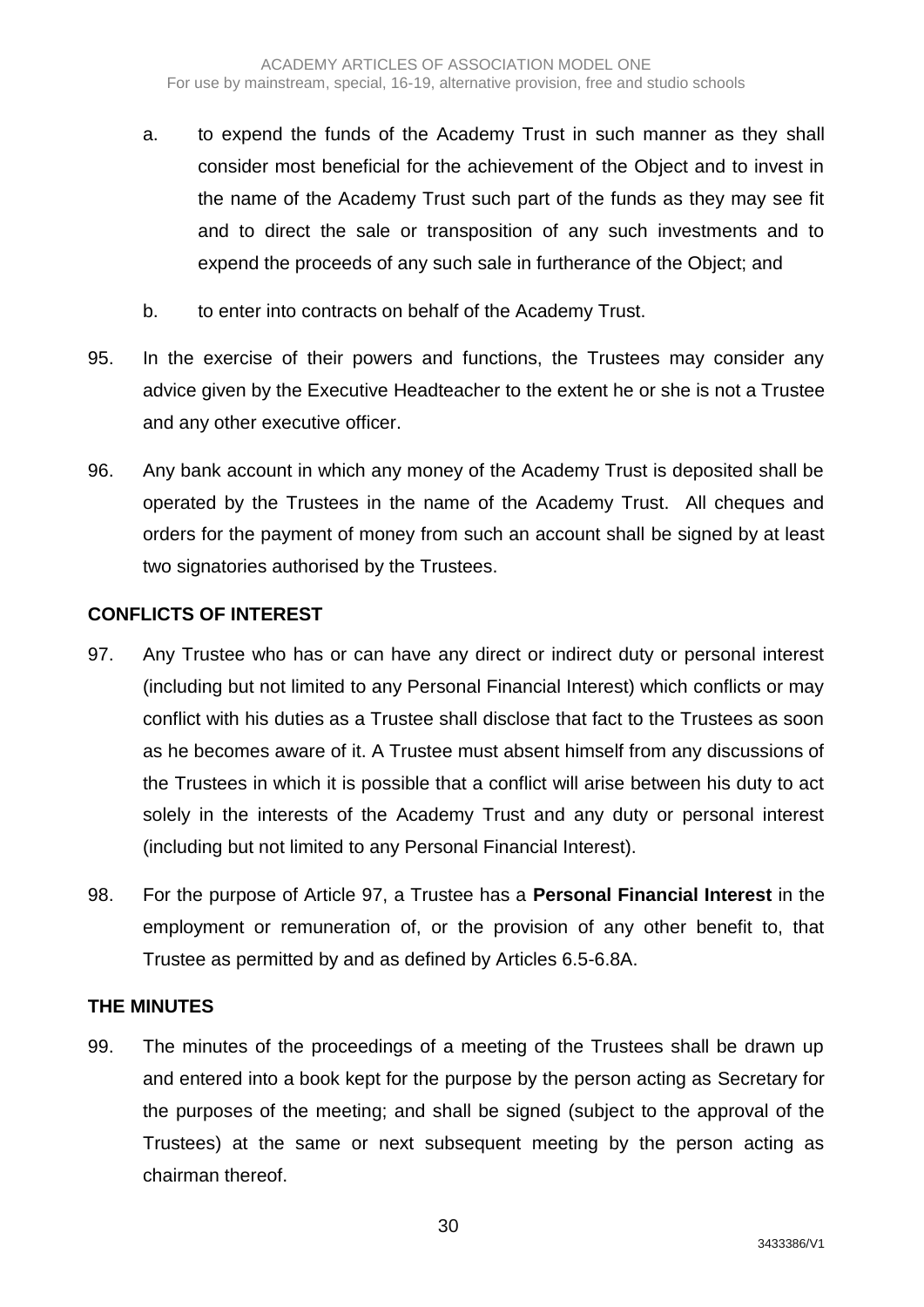## **COMMITTEES**

- 100. Subject to these Articles, the Trustees:
	- a. may appoint committees to be known as Local Governing Bodies for each Academy (and the same Local Governing Body may be appointed for more than one Academy); and
	- b. may establish any other committee.
- 101. Subject to these Articles, the constitution, membership and proceedings of any committee shall be determined by the Trustees. The establishment, terms of reference, constitution and membership of any committee of the Trustees shall be reviewed at least once in every twelve months. The membership of any committee of the Trustees may include persons who are not Trustees, provided that (with the exception of the Local Governing Bodies) a majority of members of any such committee shall be Trustees. Except in the case of a Local Governing Body, no vote on any matter shall be taken at a meeting of a committee of the Trustees unless the majority of members of the committee present are Trustees.
- 101A. The Trustees shall ensure that any Local Governing Body shall include at least 2 Parent Local Governors.
- 102. Not used.
- 103. Not used.
- 104. The functions, duties and proceedings of the Local Governing Bodies or committees shall be subject to regulations made by the Trustees from time to time. Local Governing Bodies may also be established solely for the purpose of fulfilling an advisory function to the board of Trustees.

#### **DELEGATION**

105. The Trustees may delegate any of their powers or functions (including the power to sub-delegate) to any Trustee, committee (including any Local Governing Body), the Executive Headteacher or any other holder of an executive office. Any such delegation shall be made in writing and subject to any conditions the Trustees may impose, and may be revoked or altered.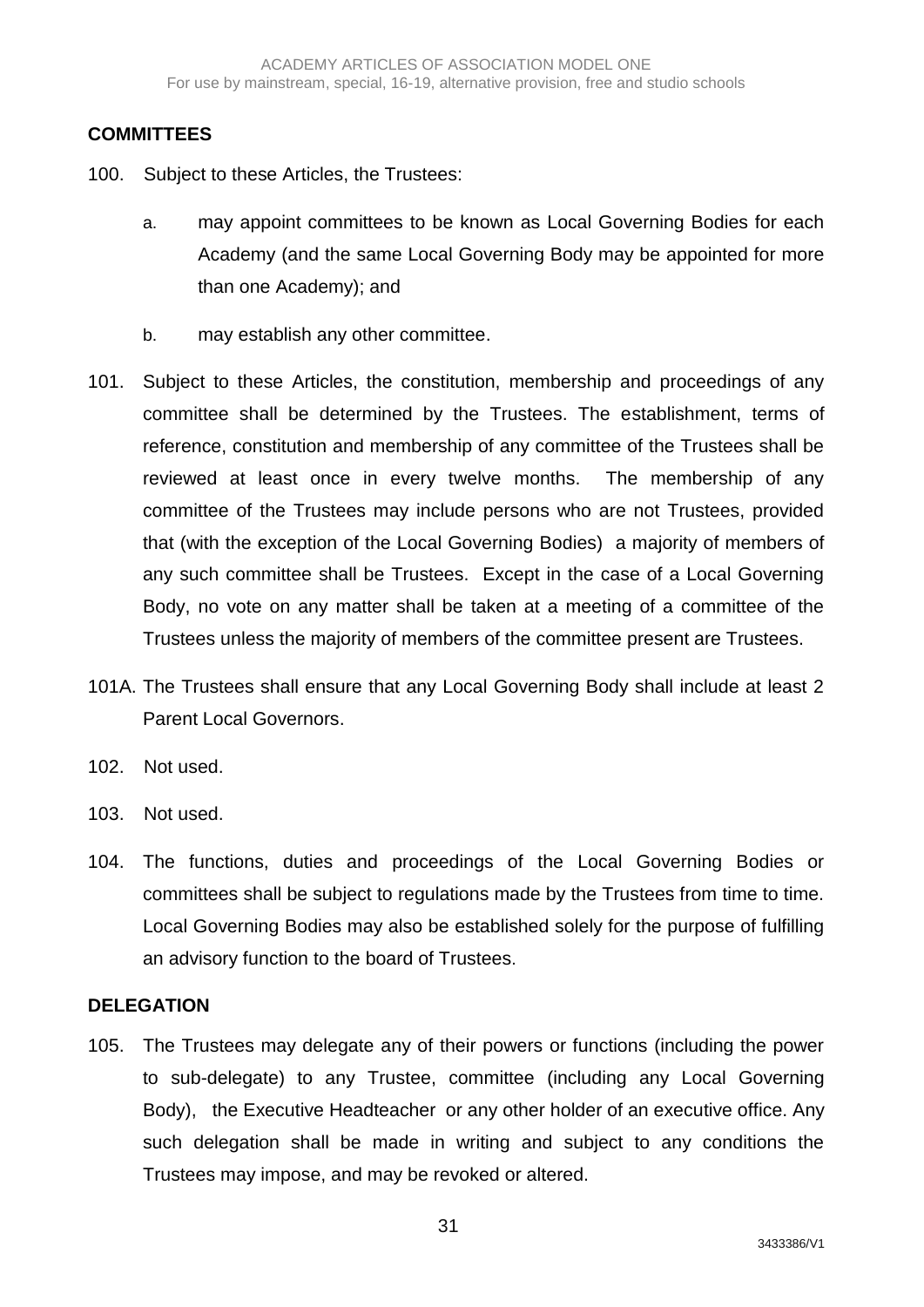- 105A. A Trustee, committee (including any Local Governing Body), the Executive Headteacher or any other holder of an executive office to whom a power or function of the Trustees is delegated under Article 105 may further sub-delegate those powers or functions (or any of them) to a further person. Where any power or function of the Trustees is sub-delegated by any person to whom it has been delegated, that person must inform the Trustees as soon as reasonably practicable which powers and functions have been further delegated and to whom, and any such sub-delegation shall be made subject to any conditions the Trustees may impose, and may be revoked or altered.
- 106. Where any power or function of the Trustees has been exercised by any committee (including any Local Governing Body), any Trustee, the Executive Headteacher or any other holder of an executive office, or a person to whom a power or function has been sub-delegated under Article 105A, that person or committee shall report to the Trustees in respect of any action taken or decision made with respect to the exercise of that power or function at the meeting of the Trustees immediately following the taking of the action or the making of the decision.

#### **EXECUTIVE HEADTEACHER AND HEADTEACHERS**

107. The Trustees shall appoint the Executive Headteacher and the Headteachers of the Academies. The Trustees may delegate such powers and functions as they consider are required by Executive Headteacher and the Headteachers for the internal organisation, management and control of the Academies (including the implementation of all policies approved by the Trustees and for the direction of the teaching and curriculum at the Academies.

### **MEETINGS OF THE TRUSTEES**

- 108. Subject to these Articles, the Trustees may regulate their proceedings as they think fit.
- 109. The Trustees shall hold at least three meetings in every school year. Meetings of the Trustees shall be convened by the Secretary. In exercising his functions under this Article the Secretary shall comply with any direction:
	- a. given by the Trustees; or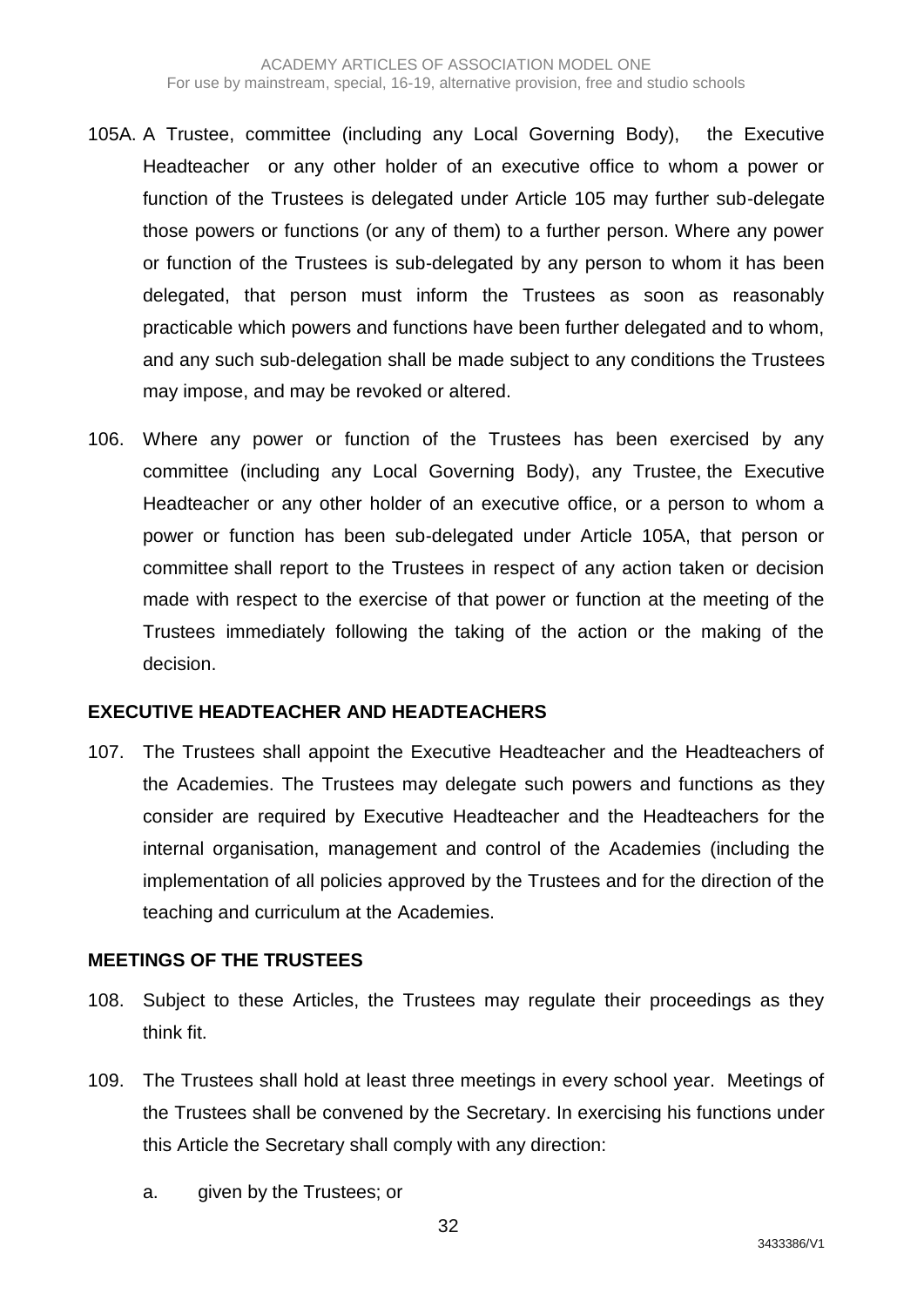- b. given by the chairman of the Trustees or, in his absence or where there is a vacancy in the office of chairman, the vice-chairman of the Trustees, so far as such direction is not inconsistent with any direction given as mentioned in (a).
- 110. Any three Trustees may, by notice in writing given to the Secretary, requisition a meeting of the Trustees; and it shall be the duty of the Secretary to convene such a meeting as soon as is reasonably practicable.
- 111. Each Trustee shall be given at least seven clear days before the date of a meeting:
	- a. notice in writing thereof, signed by the Secretary, and sent to each Trustee at the address provided by each Trustee from time to time; and
	- b. a copy of the agenda for the meeting;

provided that where the chairman or, in his absence or where there is a vacancy in the office of chairman, the vice-chairman, so determines on the ground that there are matters demanding urgent consideration, it shall be sufficient if the written notice of a meeting, and the copy of the agenda thereof are given within such shorter period as he directs.

- 112. The convening of a meeting and the proceedings conducted thereat shall not be invalidated by reason of any individual not having received written notice of the meeting or a copy of the agenda thereof.
- 113. A resolution to rescind or vary a resolution carried at a previous meeting of the Trustees shall not be proposed at a meeting of the Trustees unless the consideration of the rescission or variation of the previous resolution is a specific item of business on the agenda for that meeting.
- 114. A meeting of the Trustees shall be terminated forthwith if:
	- a. the Trustees so resolve; or
	- b. the number of Trustees present ceases to constitute a quorum for a meeting of the Trustees in accordance with Article 117, subject to Article 119 .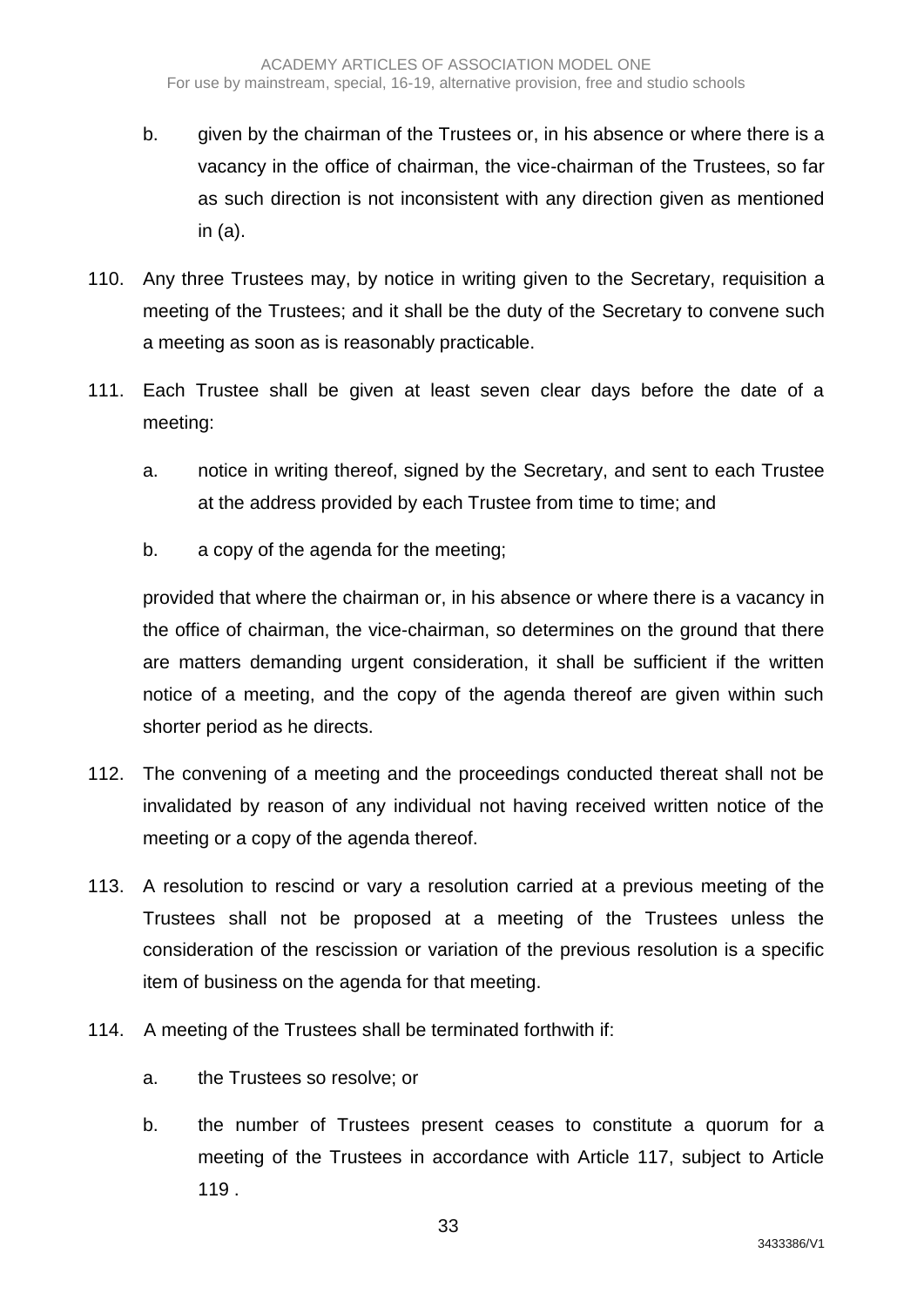- 115. Where in accordance with Article 114 a meeting is not held or is terminated before all the matters specified as items of business on the agenda for the meeting have been disposed of, a further meeting shall be convened by the Secretary as soon as is reasonably practicable, but in any event within seven days of the date on which the meeting was originally to be held or was so terminated.
- 116. Where the Trustees resolve in accordance with Article 114 to adjourn a meeting before all the items of business on the agenda have been disposed of, the Trustees shall before doing so determine the time and date at which a further meeting is to be held for the purposes of completing the consideration of those items, and they shall direct the Secretary to convene a meeting accordingly.
- 117. Subject to Article 119, the quorum for a meeting of the Trustees, and any vote on any matter thereat, shall be any three Trustees, or where greater, any one third (rounded up to a whole number) of the total number of Trustees holding office at the date of the meeting, who are in each case present at the meeting and entitled to vote on the matters to be resolved.
- 118. The Trustees may act notwithstanding any vacancies in their number, but, if the numbers of Trustees is less than the number fixed as the quorum, the continuing Trustees may act only for the purpose of filling vacancies or of calling a General Meeting.
- 119. The quorum for the purposes of:
	- a. any vote on the removal of a Trustee in accordance with Article 66; and
	- b. any vote on the removal of the chairman of the Trustees in accordance with Article 90;

shall be any two-thirds (rounded up to a whole number) of the persons who are at the time Trustees present at the meeting and entitled to vote on those respective matters.

120. Subject to these Articles, every question to be decided at a meeting of the Trustees shall be determined by a majority of the votes of the Trustees present and voting on the question. Every Trustee shall have one vote.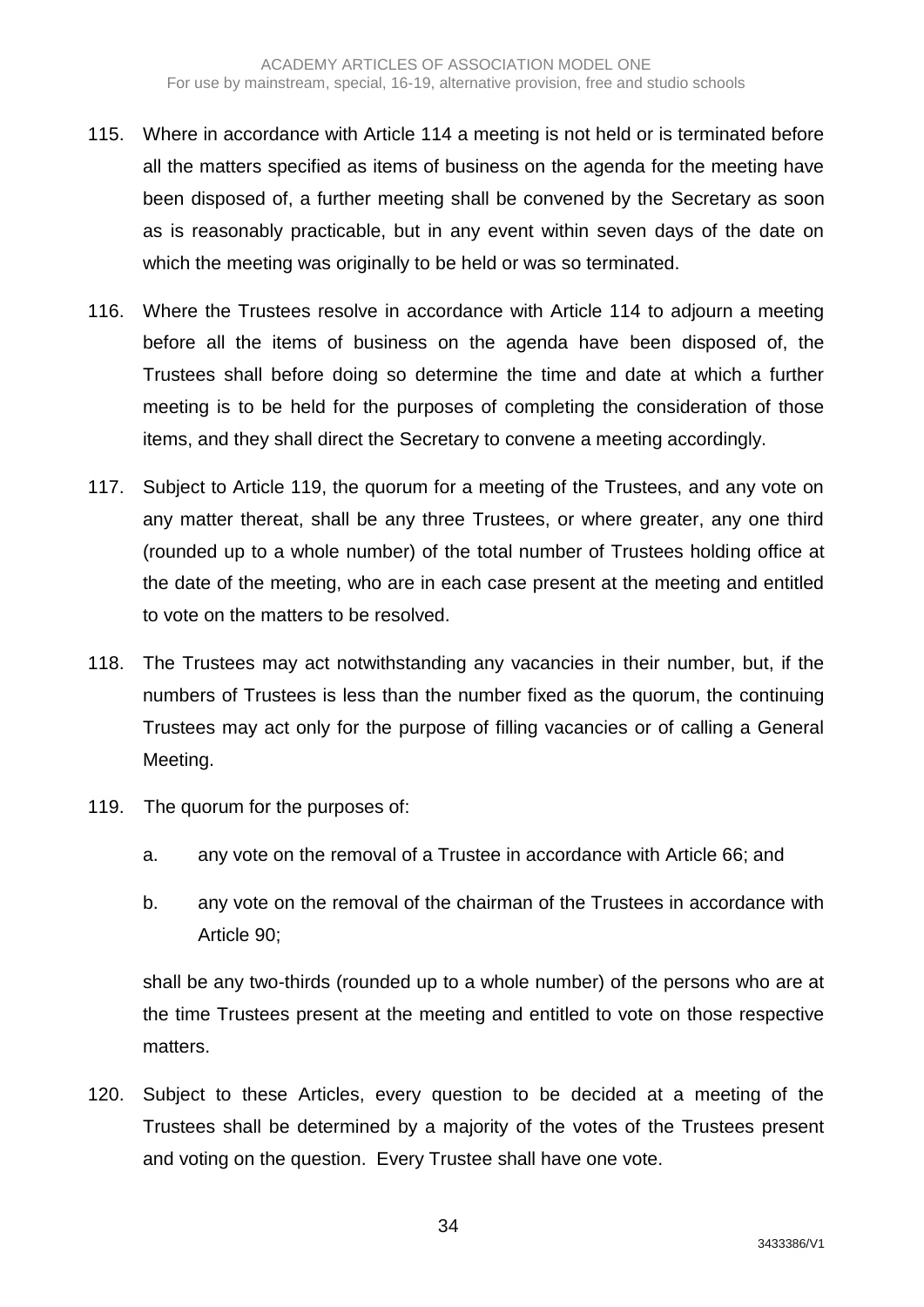- 121. Subject to Articles 117-119, where there is an equal division of votes, the chairman of the meeting shall have a casting vote in addition to any other vote he may have.
- 122. The proceedings of the Trustees shall not be invalidated by:
	- a. any vacancy among their number; or
	- b. any defect in the election, appointment or nomination of any Trustee.
- 123. A resolution in writing, signed by all the Trustees entitled to receive notice of a meeting of Trustees or of a committee of Trustees, shall be valid and effective as if it had been passed at a meeting of Trustees or (as the case may be) a committee of Trustees duly convened and held. Such a resolution may consist of several documents in the same form, each signed by one or more of the Trustees.
- 124. Subject to Article 125, the Trustees shall ensure that a copy of:
	- a. the agenda for every meeting of the Trustees;
	- b. the draft minutes of every such meeting, if they have been approved by the person acting as chairman of that meeting;
	- c. the signed minutes of every such meeting; and
	- d. any report, document or other paper considered at any such meeting,

are, as soon as is reasonably practicable, made available at every Academy to persons wishing to inspect them.

- 125. There may be excluded from any item required to be made available in pursuance of Article 124, any material relating to:
	- a. a named teacher or other person employed, or proposed to be employed, at any Academy;
	- b. a named pupil or named student at, or candidate for admission or referral to, any Academy; and
	- c. any matter which, by reason of its nature, the Trustees are satisfied should remain confidential.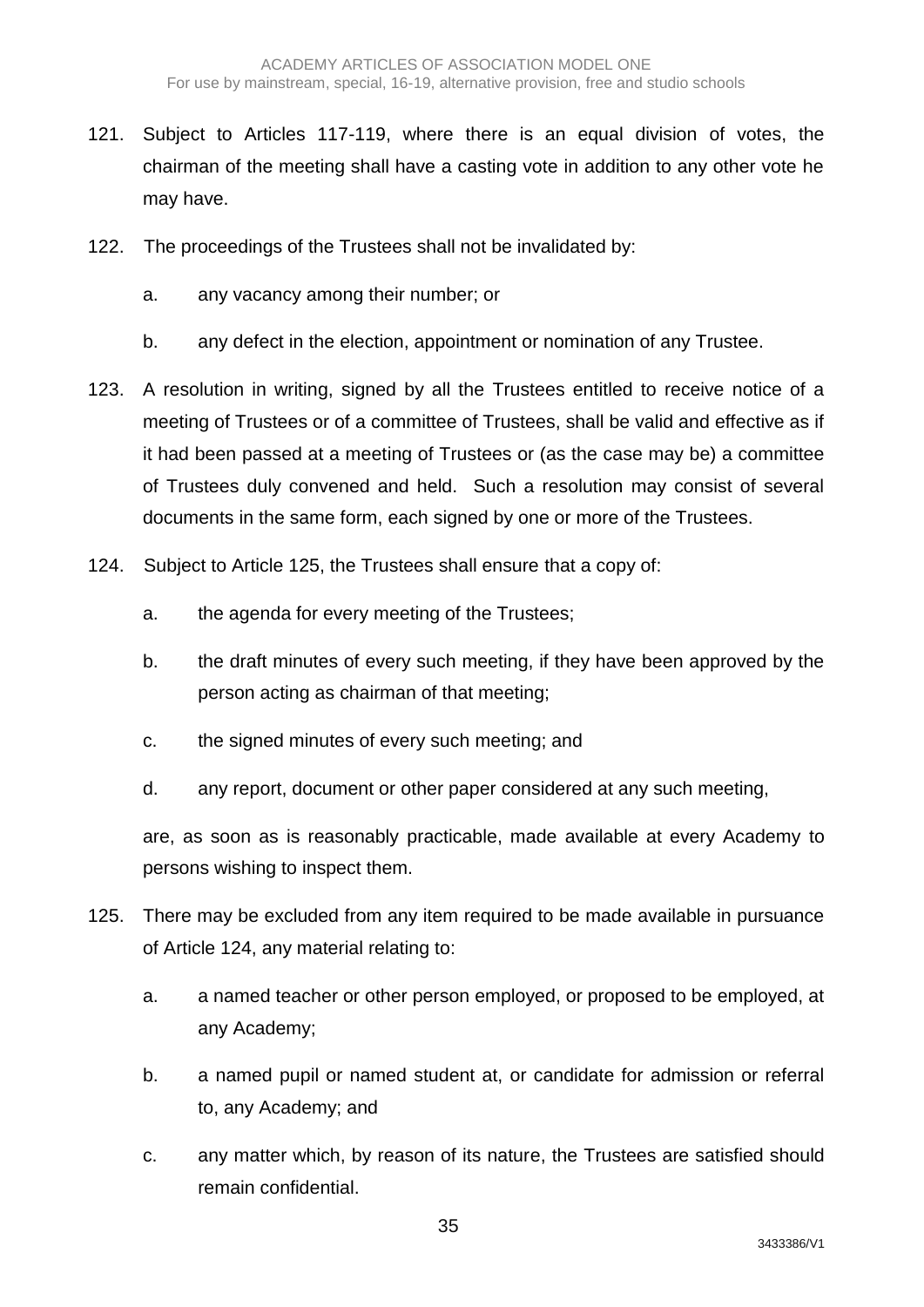- 126. Any Trustee shall be able to participate in meetings of the Trustees by telephone or video conference provided that:
	- a. he has given notice of his intention to do so detailing the telephone number on which he can be reached and/or appropriate details of the video conference suite from which he shall be taking part at the time of the meeting at least 48 hours before the meeting; and
	- b. the Trustees have access to the appropriate equipment if after all reasonable efforts it does not prove possible for the person to participate by telephone or video conference the meeting may still proceed with its business provided it is otherwise quorate.

# **PATRONS AND HONORARY OFFICERS**

127. The Trustees may from time to time appoint any person whether or not a Member of the Academy Trust to be a patron of the Academy Trust or to hold any honorary office and may determine for what period he is to hold such office.

## **THE SEAL**

128. The seal, if any, shall only be used by the authority of the Trustees or of a committee of Trustees authorised by the Trustees. The Trustees may determine who shall sign any instrument to which the seal is affixed and unless otherwise so determined it shall be signed by a Trustee and by the Secretary or by a second Trustee.

# **ACCOUNTS**

129. Accounts shall be prepared in accordance with the relevant statement of recommended practice published by the Charity Commission from time to time (the "**Statement of Recommended Practice**") as if the Academy Trust was a non-exempt charity and Parts 15 and 16 of the Companies Act 2006 and shall file these with the Secretary of State and the Principal Regulator by 31 December each Academy Financial Year.

#### **ANNUAL REPORT**

130. The Trustees shall prepare their Annual Report in accordance with the Statement of Recommended Practice as if the Academy Trust was a non-exempt charity and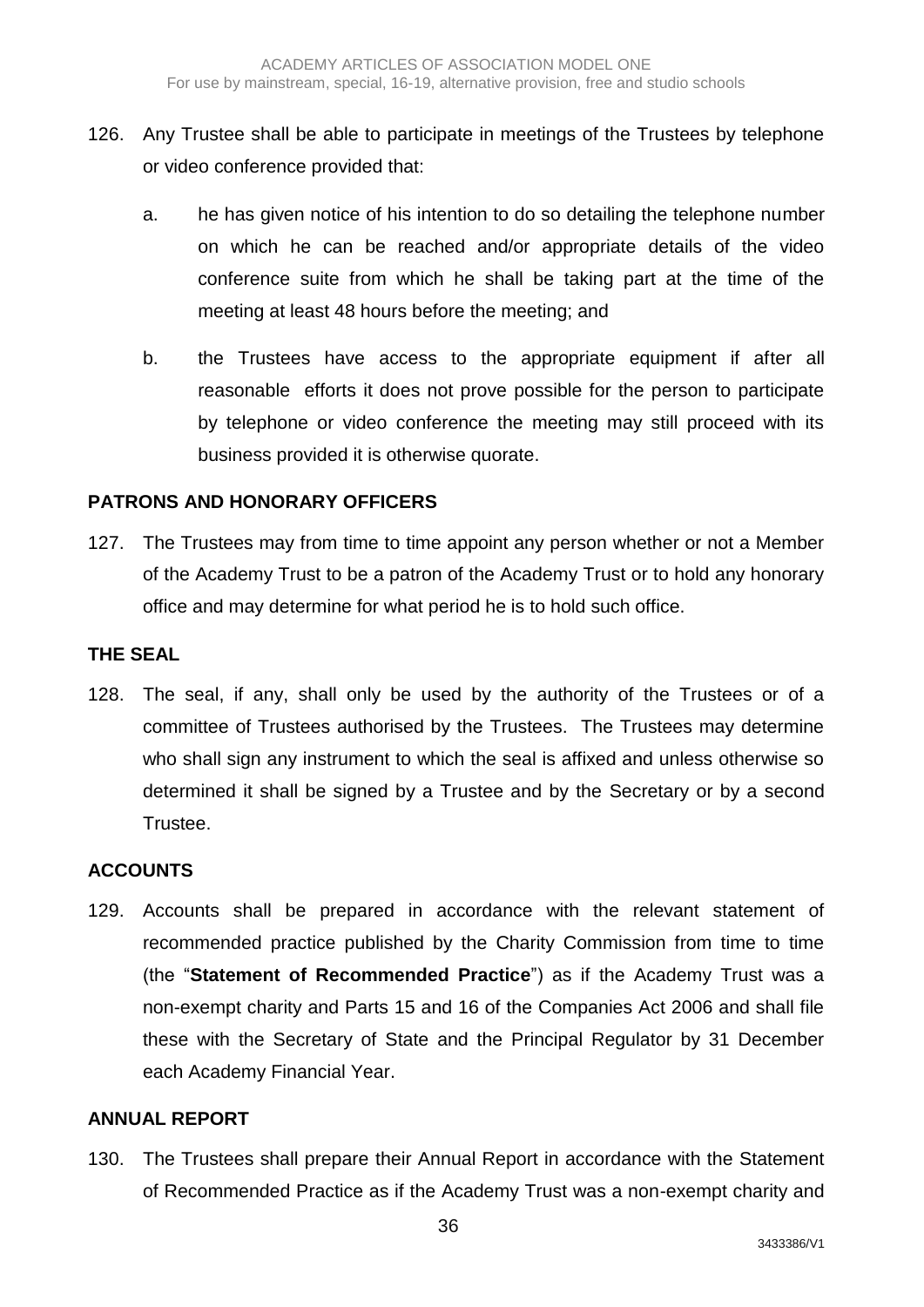shall file it with the Secretary of State and the Principal Regulator by 31 December each Academy Financial Year.

#### **ANNUAL RETURN**

131. The Trustees shall comply with their obligations under Part 24 of the Companies Act 2006 (or any statutory re-enactment or modification of that Act) with regard to the preparation of an annual return to the Registrar of Companies.

#### **NOTICES**

- 132. Any notice to be given to or by any person pursuant to the Articles (other than a notice calling a meeting of the Trustees) shall be in writing or shall be given using electronic communications to an address for the time being notified for that purpose to the person giving the notice. In these Articles, "Address" in relation to electronic communications, includes a number or address used for the purposes of such communications.
- 133. A notice may be given by the Academy Trust to a Member either personally or by sending it by post in a prepaid envelope addressed to the Member at his registered address or by leaving it at that address or by giving it using electronic communications to an address for the time being notified to the Academy Trust by the Member. A Member whose registered address is not within the United Kingdom and who gives to the Academy Trust an address within the United Kingdom at which notices may be given to him, or an address to which notices may be sent using electronic communications, shall be entitled to have notices given to him at that address, but otherwise no such Member shall be entitled to receive any notice from the Academy Trust.
- 134. A Member present, either in person or by proxy, at any meeting of the Academy Trust shall be deemed to have received notice of the meeting and, where necessary, of the purposes for which it was called.
- 135. Proof that an envelope containing a notice was properly addressed, prepaid and posted shall be conclusive evidence that the notice was given. Proof that a notice contained in an electronic communication was sent in accordance with guidance issued by the Institute of Chartered Secretaries and Administrators shall be conclusive evidence that the notice was given. A notice shall be deemed to be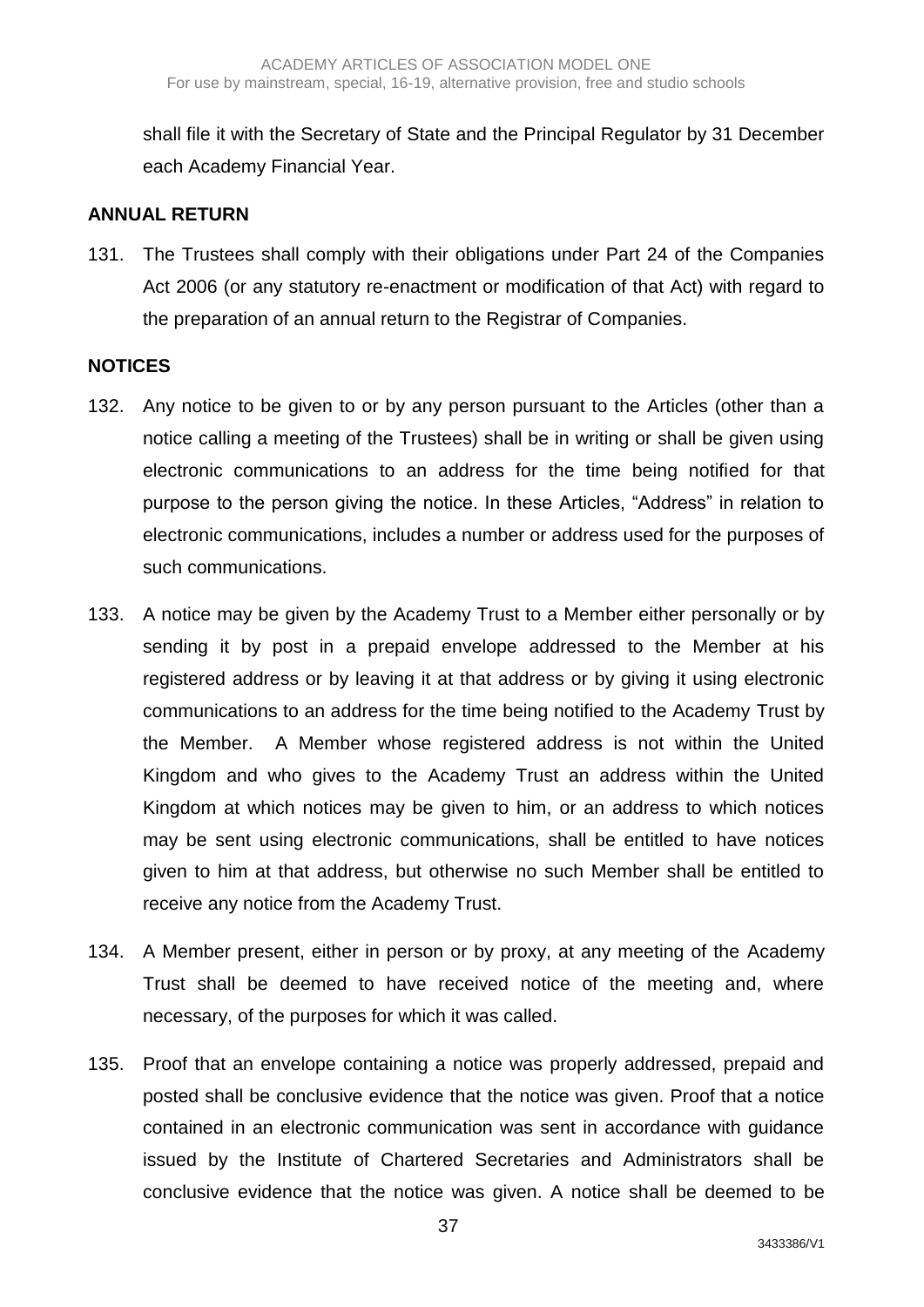given at the expiration of 48 hours after the envelope containing it was posted or, in the case of a notice contained in an electronic communication, at the expiration of 48 hours after the time it was sent.

#### **INDEMNITY**

136. Subject to the provisions of the Companies Act 2006 and Article 6.3 every Trustee or other officer or auditor of the Academy Trust shall be indemnified out of the assets of the Academy Trust against any liability incurred by him in that capacity in defending any proceedings, whether civil or criminal, in which judgment is given in favour or in which he is acquitted or in connection with any application in which relief is granted to him by the court from liability for negligence, default, breach of duty or breach of trust in relation to the affairs of the Academy Trust.

#### **RULES**

- 137. The Trustees may from time to time make such rules or bye laws as they may deem necessary or expedient or convenient for the proper conduct and management of the Academy Trust and for the purposes of prescribing classes of and conditions of membership, and in particular but without prejudice to the generality of the foregoing, they may by such rules or bye laws regulate:
	- a. the admission and classification of Members of the Academy Trust (including the admission of organisations to membership) and the rights and privileges of such Members, and the conditions of membership and the terms on which Members may resign or have their membership terminated and the entrance fees, subscriptions and other fees or payments to be made by Members;
	- b. the conduct of Members of the Academy Trust in relation to one another, and to the Academy Trust's servants;
	- c. the setting aside of the whole or any part or parts of the Academy Trust's premises at any particular time or times or for any particular purpose or purposes;
	- d. the procedure at General Meetings and meetings of the Trustees and committees of the Trustees and meetings of the Local Governing Bodies in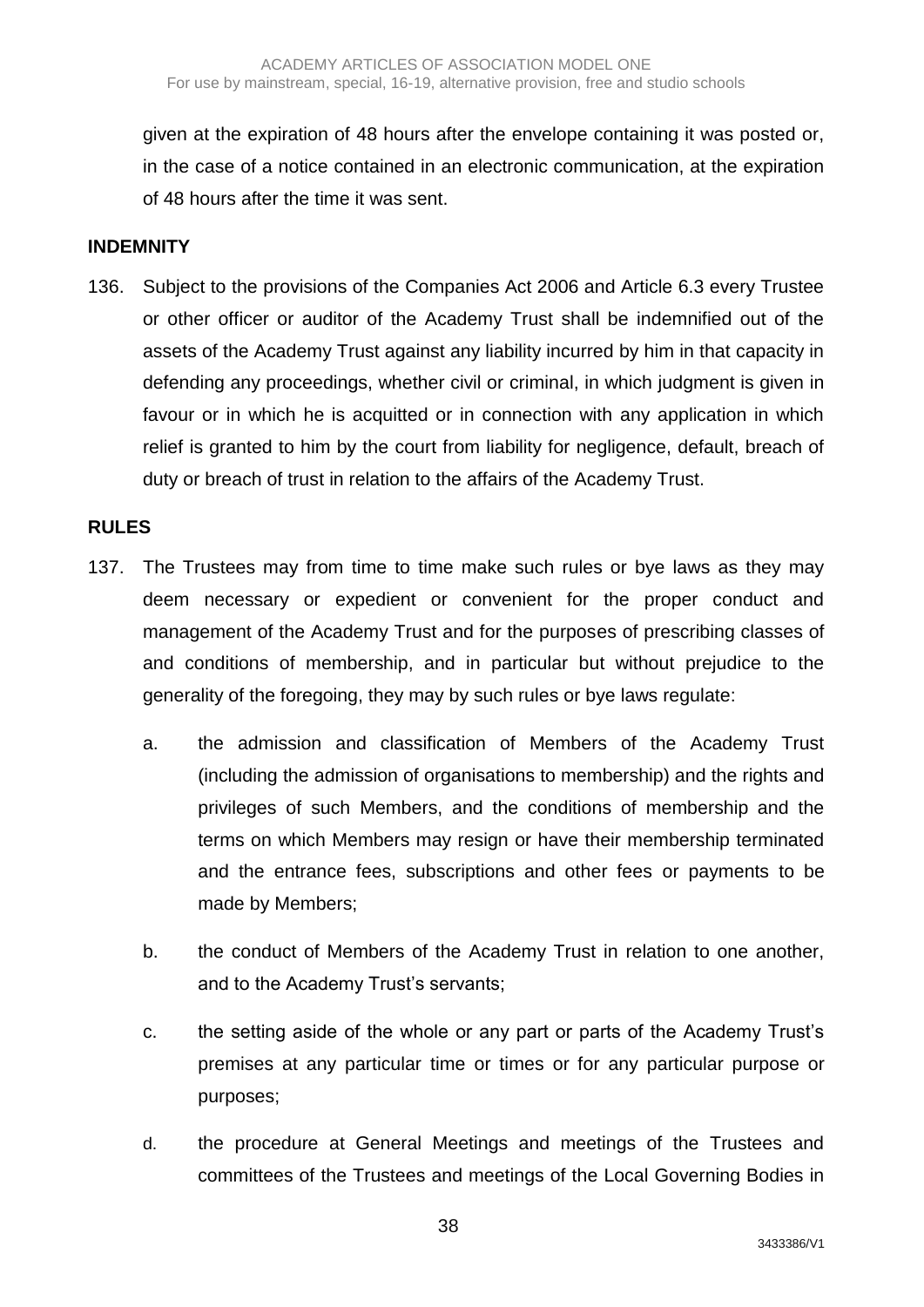so far as such procedure is not regulated by the Articles; and

- e. generally, all such matters as are commonly the subject matter of company rules.
- 138. The Academy Trust in general meeting shall have power to alter, add or to repeal the rules or bye laws and the Trustees shall adopt such means as they think sufficient to bring to the notice of Members of the Academy Trust all such rules or bye laws, which shall be binding on all Members of the Academy Trust. Provided that no rule or bye law shall be inconsistent with, or shall affect or repeal anything contained in the Articles.

#### **AVOIDING INFLUENCED COMPANY STATUS**

- 139. Notwithstanding the number of Members from time to time, the maximum aggregate number of votes exercisable by Local Authority Associated Persons shall never exceed 19.9% of the total number of votes exercisable by Members in general meeting and the votes of the other Members having a right to vote at the meeting will be increased on a pro-rata basis.
- 140. No person who is a Local Authority Associated Person may be appointed or elected as a Trustee if, once the appointment or election had taken effect, the number of Trustees who are Local Authority Associated Persons would represent 20% or more of the total number of Trustees. Upon any resolution put to the Trustees, the maximum aggregate number of votes exercisable by any Trustees who are Local Authority Associated Persons shall represent a maximum of 19.9% of the total number of votes cast by the Trustees on such a resolution and the votes of the other Trustees having a right to vote at the meeting will be increased on a pro-rata basis.
- 141. No person who is a Local Authority Associated Person is eligible to be appointed or elected to the office of Trustee unless his appointment or election to such office is authorised by the local authority to which he is associated.
- 142. If at the time of either his becoming a Member of the Academy Trust or his first appointment or election to office as a Trustee any Member or Trustee was not a Local Authority Associated Person but later becomes so during his membership or tenure as a Trustee he shall be deemed to have immediately resigned his